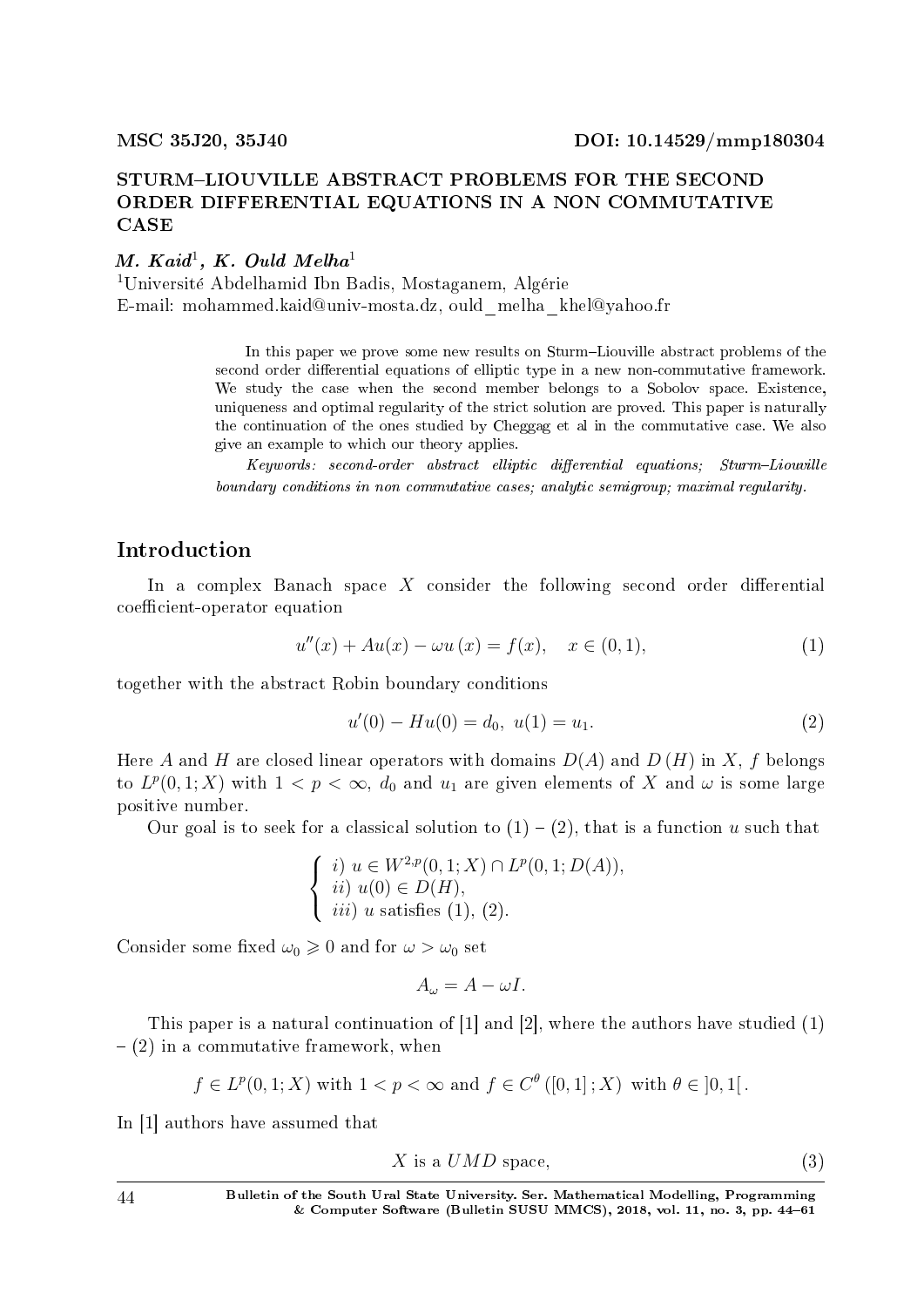$$
\begin{cases}\nA_{\omega_0} \text{ is a linear closed operator in } X, \ [0, +\infty[ \subset \rho(A_{\omega_0}) \text{ and} \\
\sup_{\lambda \geq 0} ||\lambda(A_{\omega_0} - \lambda I)^{-1}||_{\mathcal{L}(X)} < +\infty\n\end{cases}
$$
\n(4)

(note that the previous assumption implies that, for all  $\omega \geq \omega_0$ , the operator  $Q_\omega$  =  $-(-A<sub>ω</sub>)<sup>1/2</sup>$  is an infinitesimal generator of a bounded analytic semigroup on *X*).

$$
\begin{cases} \text{ for any } s \in \mathbb{R}, \ (-A_{\omega_0})^{is} \in \mathcal{L}(X) \text{ and there exists } \theta_A \in ]0, \pi[ \text{ such that } \sup_{s \in \mathbb{R}} ||e^{-\theta_A|s|}(-A_{\omega_0})^{is}||_{\mathcal{L}(X)} < +\infty, \end{cases}
$$
 (5)

 $\int$  *H* is a linear closed operator in *X*,  $\mathbb{R}_-\subset \rho(H)$  and sup *ξ*>0 *∥ξ*(*H* + *ξI*) *<sup>−</sup>*<sup>1</sup>*∥L*(*X*) *<* +*∞,* (6)

$$
(A_{\omega_0} - \lambda I)^{-1} (H + \xi I)^{-1} = (H + \xi I)^{-1} (A_{\omega_0} - \lambda I)^{-1}, \quad \lambda \geq 0, \xi \geq 0,
$$
 (7)

$$
\begin{cases} \exists C \geq 1, \exists \theta_H \in ]0, \pi[ : \forall s \in \mathbb{R}, \ (H)^{is} \in \mathcal{L}(X) \text{ and} \\ \|H^{is}\|_{\mathcal{L}(X)} \leqslant Ce^{\theta_H |s|}, \end{cases} \tag{8}
$$

$$
\frac{\theta_A}{2} + \theta_H \in ]0, \pi[.
$$
\n(9)

Assumptions  $(3) - (9)$  imply that

 $Q$ <sup>*ω*</sup> *− H* is closed and boundedly invertible,

and there exists  $\omega_* \geq \omega_0$  such that, for all  $\omega \geq \omega_*$ , the operator  $\Lambda_\omega$  defined by

$$
\begin{cases}\nD(\Lambda_{\omega}) = D(Q_{\omega}) \cap D(H), \\
\Lambda_{\omega} = (Q_{\omega} - H) + e^{2Q_{\omega}}(Q_{\omega} + H),\n\end{cases}
$$

is also closed and boundedly invertible, see for instance [1, Proposition 7 and Lemma 8, pp. 987–988.

Under these hypotheses, the authors built the representation formula of the solution of  $(1)$ ,  $(2)$  in the form

$$
u(x) = \left(e^{xQ_{\omega}} - e^{(2-x)Q_{\omega}}\right) \Lambda_{\omega}^{-1} d_0 + e^{(1-x)Q_{\omega}} u_1 + \left(e^{xQ_{\omega}} - e^{(2-x)Q_{\omega}}\right) (Q_{\omega} + H) \Lambda_{\omega}^{-1} e^{Q_{\omega}} u_1 +
$$
  
+ 
$$
\frac{1}{2} \left(e^{xQ_{\omega}} - e^{(2-x)Q_{\omega}}\right) (Q_{\omega} + H) \Lambda_{\omega}^{-1} Q_{\omega}^{-1} \int_{0}^{1} \left(e^{sQ_{\omega}} - e^{(2-s)Q_{\omega}}\right) f(s) ds -
$$
  
- 
$$
\frac{1}{2} e^{(1-x)Q_{\omega}} Q_{\omega}^{-1} \int_{0}^{1} e^{(1-s)Q_{\omega}} f(s) ds + \frac{1}{2} Q_{\omega}^{-1} \int_{0}^{x} e^{(x-s)Q_{\omega}} f(s) ds + \frac{1}{2} Q_{\omega}^{-1} \int_{x}^{1} e^{(s-x)Q_{\omega}} f(s) ds,
$$
  
(10)

and have proved the following result.

**Theorem 1.** Assume (3) – (9). Let  $f \in L^p(0,1;X)$  with  $1 < p < \infty$ . Then there exists  $\omega_* \geq \omega_0$  such that for all  $\omega \geq \omega_*$  the two following assertions are equivalent:

1.  $\Lambda_{\omega}^{-1}d_0, u_1 \in (D(A), X)_{\frac{1}{2p}, p}$ . 2. Problem (1), (2) has a strict solution *u*, that is,

$$
u \in W^{2,p}(0,1;X) \cap L^p(0,1;D(A)),
$$

 $u(0) \in D(H)$  and *u* satisfies (1), (2).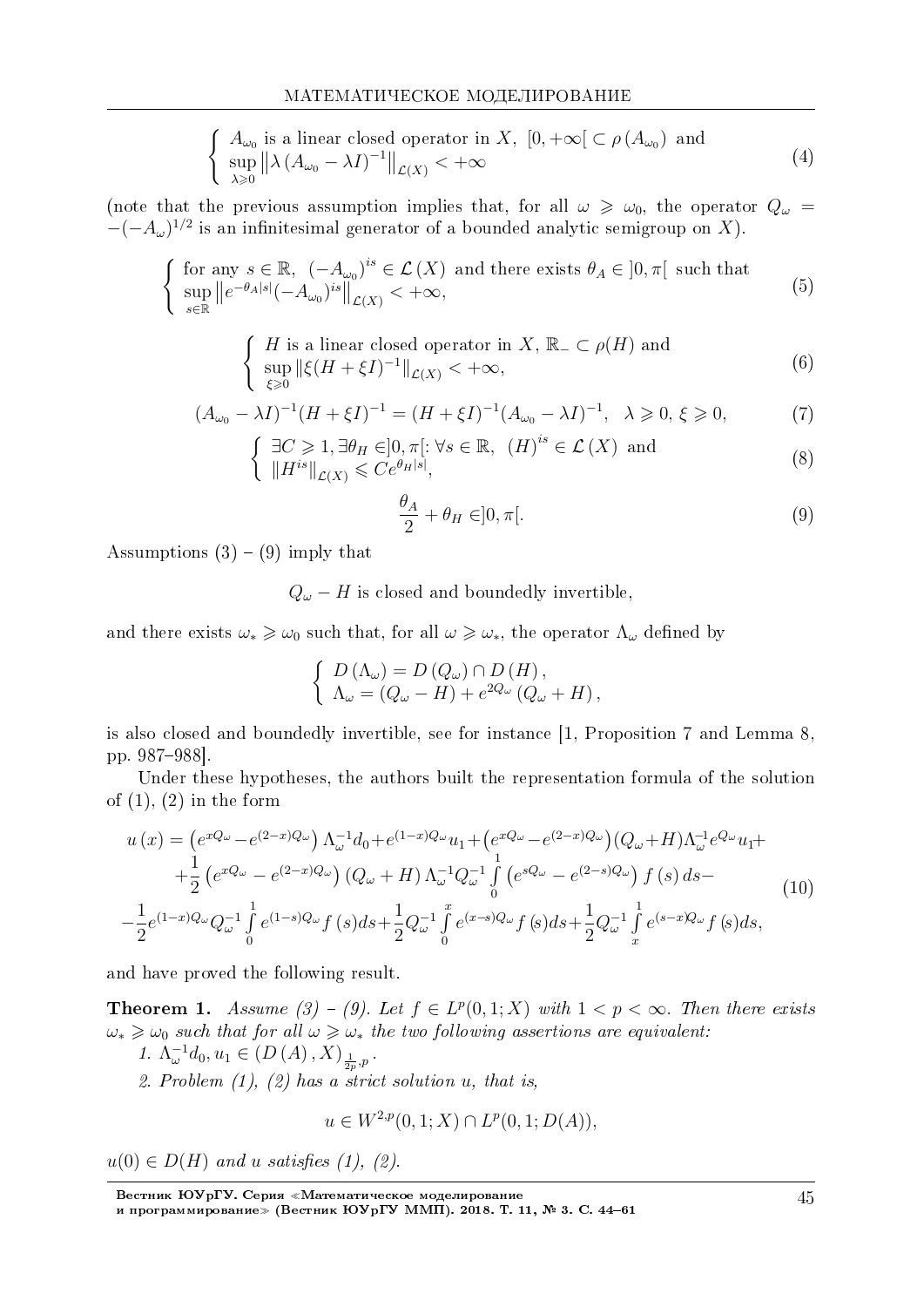Moreover, in this case, *u* is uniquely determined by (10).

Recently, in [3], the authors have developed an interesting new approach concerning some general Sturm-Liouville problems with the same Robin boundary condition in 0. They have assumed that:

- $\Lambda_{\omega}$  is boundedly invertible.
- $\Lambda_{\omega}^{-1}$  is a regularizing operator in the sense that

$$
\Lambda_{\omega}^{-1}(D(Q_{\omega})) \subset D(Q_{\omega}^2). \tag{11}
$$

# 1. New Considerations and Main Result

Consider problem (1), (2). In this work we will suppose that

$$
X \text{ is a } UMD \text{ space}, \tag{12}
$$

$$
\begin{cases}\nA_{\omega_0} \text{ is a linear closed operator in } X, \ [0, +\infty[ \subset \rho(A_{\omega_0}) \text{ and } \\
\sup_{\lambda \geq 0} ||\lambda(A_{\omega_0} - \lambda I)^{-1}||_{\mathcal{L}(X)} < +\infty,\n\end{cases}
$$
\n(13)

$$
\begin{cases} \text{ for any } s \in \mathbb{R}, \ (-A_{\omega_0})^{is} \in \mathcal{L}(X) \text{ and there exists } \theta_A \in ]0, \pi[ \text{ such that } \sup_{s \in \mathbb{R}} ||e^{-\theta_A|s|}(-A_{\omega_0})^{is}||_{\mathcal{L}(X)} < +\infty, \end{cases}
$$
(14)

and

$$
\begin{cases} \n\exists \nu \in ]0, \frac{1}{2}[, \exists C > 0 : \forall \mu > 0, \forall \omega \geq \omega_0, \ D(A_{\omega}) \subset D(H) \\
\text{and } \|H(A_{\omega} - \mu I)^{-1}\|_{\mathcal{L}(X)} \leq \frac{C}{|\omega + \mu|^{1/2 + \nu}}.\n\end{cases} \tag{15}
$$

Observe that we have assumed that operator *Q* is principal but we do not suppose the commutativity between *H* and the resolvent of *A*.

This article is organized as follows. In Section 2 we do some consequences and present preliminary technical results. In Section 3 we recall the representation formula of the solution *u* of  $(1) - (2)$ . In Section 4 we prove our main result. Finally, in Section 5 we give some examples of application to boundary value problems.

#### 2. Consequences

Let us write some remarks which follow from the above assumptions.

#### Remark 1.

1. (12) implies that *X* is reflexive, moreover the operator  $A_{\omega_0}$  is sectorial, thus  $D(A)$ is dense in *X*.

2. From (13) and (14) we get for any  $s \in \mathbb{R}$ 

$$
\sup_{s\in\mathbb{R}}\left\|e^{-(\theta_A/2)|s|}\left(\sqrt{-A_{\omega_0}}\right)^{is}\right\|_{\mathcal{L}(X)} < +\infty.
$$

3. By using Lemma 2.6, statement b, p. 103 in G. Dore and S. Yakubov [4], we get

$$
\begin{cases} \n\exists K_0, \ K_1 > 0, \exists c_0 > 0 \text{ such that } \forall \omega \geq 0, \parallel e^{2Q_{\omega}} \parallel_{\mathcal{L}(X)} \leqslant K_0 e^{-2c_0\sqrt{\omega}} \\ \n\text{and } \parallel Q_{\omega} e^{2Q_{\omega}} \parallel_{\mathcal{L}(X)} \leqslant K_1 e^{-2c_0\sqrt{\omega}}. \n\end{cases} \tag{16}
$$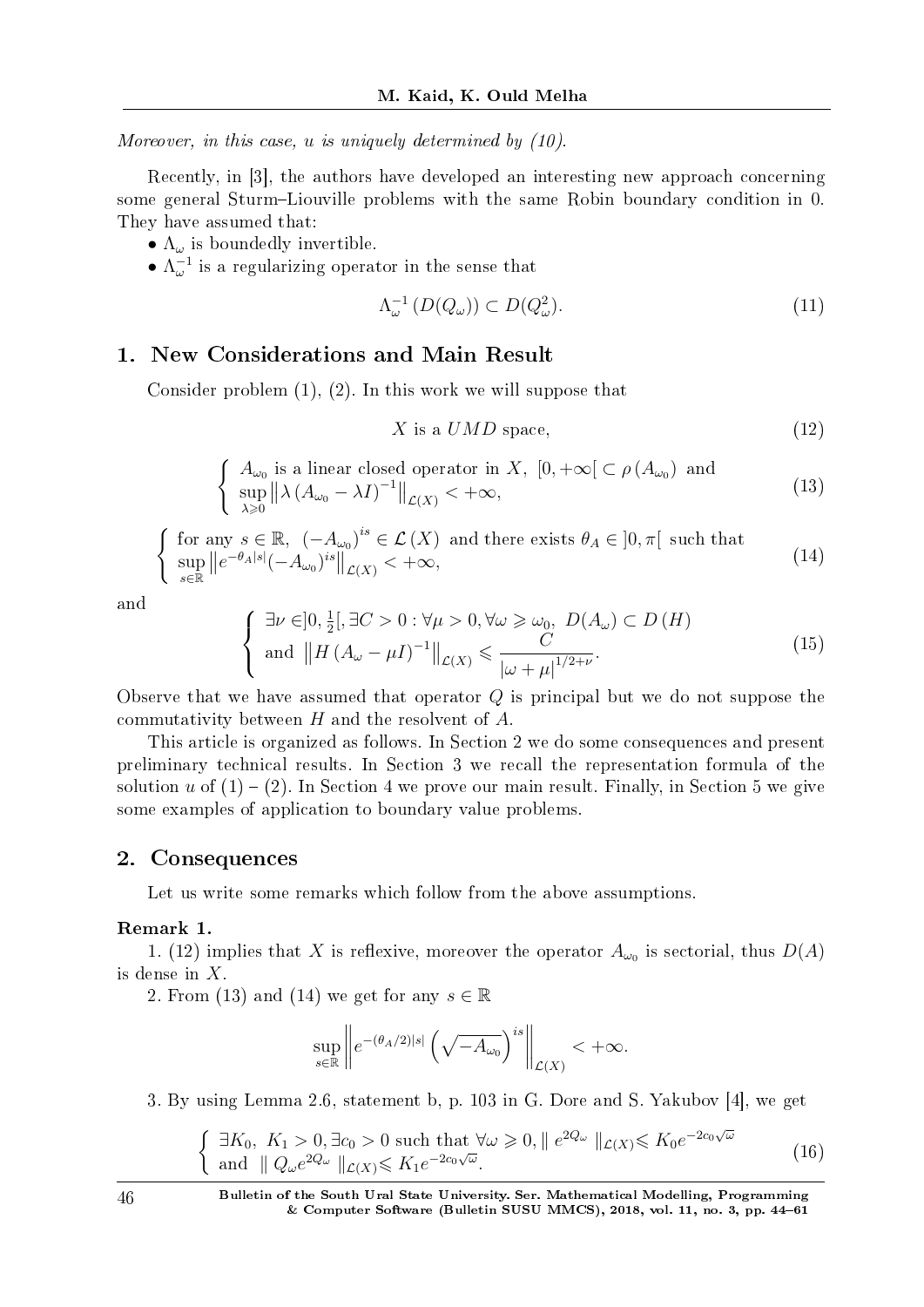4. Under (13), for all  $\omega \geq \omega_0$ , the operator  $I - e^{2Q_{\omega}}$  is boundedly invertible (see A. Lunardi [5, Corollary 2.3.7, p. 62]).

5. Suppose that problem (1), (2) has a strict solution *u*. Then, from above

$$
u \in W^{2,p}(0,1;X) \cap L^p(0,1;D(Q^2_{\omega}))
$$
,  $1 < p < \infty$ ,

which implies

$$
u(0), u(1) \in (D(Q_{\omega}^{2}), X)_{\frac{1}{2p}, p} = (X, D(Q_{\omega}^{2}))_{1-\frac{1}{2p}, p}, \qquad (17)
$$

(see Grisvard [6, Teorema 2, p. 678]). Recall that, for  $m \in \mathbb{N} \setminus \{0\}$ , we have

$$
(D(Q_{\omega}^{m}), X)_{1/mp,p} = D_{Q_{\omega}^{m}}(1 - 1/mp, p),
$$

in virtue of [6]. So, by the well known reiteration Lions theorem, we get

$$
D_{Q_{\omega}^{m}}(1 - 1/mp, p) = D_{Q_{\omega}}(m - 1/p, p) = D_{Q_{\omega}}(m - 1 + (1 - 1/p), p) =
$$
  
=  $\left\{ \varphi \in D\left(Q_{\omega}^{m-1}\right) : Q_{\omega}^{m-1} \varphi \in \left(D\left(Q_{\omega}\right), X\right)_{1/p, p} \right\} = \left(D\left(Q_{\omega}\right), X\right)_{(m-1)+1/p, p}.$ 

In particular, for  $m = 2$ :

$$
(D (Q_{\omega}^{2}), X)_{1/2p,p} = D_{Q_{\omega}^{2}} (1 - 1/2p, p) = (D (Q_{\omega}), X)_{1+1/p,p} =
$$
  
=  $\{ \varphi \in D (Q_{\omega}) : Q_{\omega} \varphi \in (D (Q_{\omega}), X)_{1/p,p} \} \subset D (Q_{\omega}),$ 

from which it follows that

$$
u(0), u(1) \in D(Q_{\omega}).
$$

6. Assumptions (4) and (5) involve that, for  $\omega \geq \omega_0$ ,  $-A_\omega$  belong to the class  $BIP(X,\theta)$  $[7, 8, Definition 1, p. 431].$ 

**Lemma 1.** Assume that (13) and (15) hold. Then there exist constants  $C > 0$  and  $\omega_1 > \omega_0$  such that, for all  $\omega \geq \omega_1$  operator  $Q_\omega \pm H$  is boundedly invertible and

$$
\left\| (Q_\omega \pm H)^{-1} \right\|_{\mathcal{L}(X)} < \frac{C}{\sqrt{\omega}}.
$$

*Proof.* For all  $\omega > \omega_0$  we have

$$
Q_{\omega}^{-1} = \left(-\sqrt{-\left(A - \omega I\right)}\right)^{-1} = \frac{1}{\pi} \int_{0}^{+\infty} \frac{\left(A - \omega I - \mu I\right)^{-1}}{\mu^{1/2}} d\mu,
$$

which implies

$$
||Q_{\omega}^{-1}||_{\mathcal{L}(X)} \leqslant \frac{C}{\omega^{1/2}}.
$$

On the other hand  $HQ_\omega^{-1}$  is well defined for all  $\omega > \omega_0$  since, by (15), we have

$$
||HQ_{\omega}^{-1}||_{\mathcal{L}(X)} = \left\| \frac{1}{\pi} \int_{0}^{+\infty} \frac{H (A - \omega I - \mu I)^{-1}}{\mu^{1/2}} d\mu \right\|_{\mathcal{L}(X)} \le
$$
  
\$\le C \int\_{0}^{+\infty} \frac{d\mu}{\mu^{1/2} |\omega + \mu|^{1/2 + \nu}} \le \frac{C}{\omega^{\nu}},

Вестник ЮУрГУ. Серия «Математическое моделирование и программирование≫ (Вестник ЮУрГУ ММП). 2018. T. 11, № 3. C. 44–61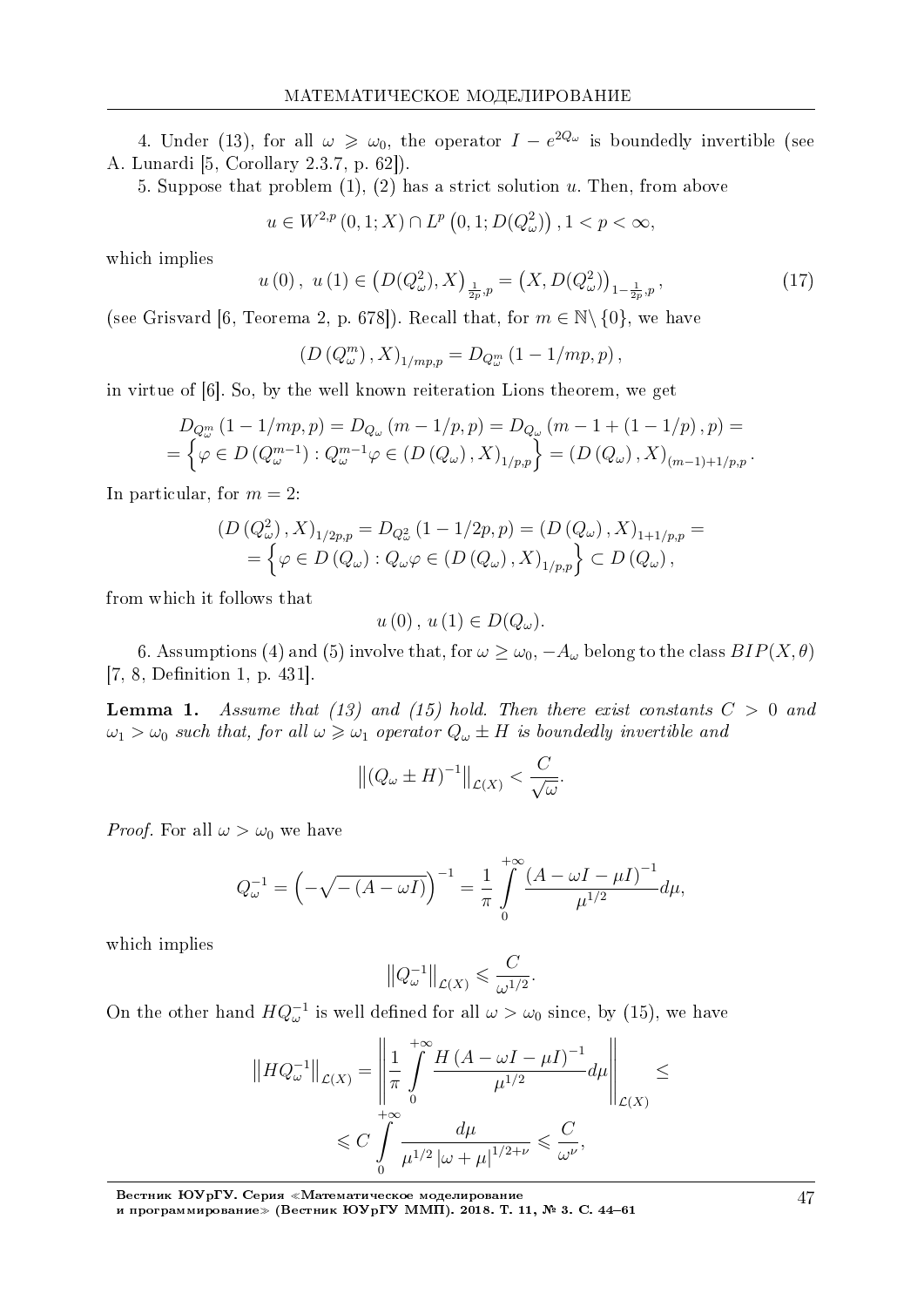so there exists  $\omega_1 > \omega_0$  such that for all  $\omega \geq \omega_1$  we have

$$
\left\|HQ_{\omega}^{-1}\right\|_{\mathcal{L}(X)} \leqslant \frac{1}{2},
$$

which implies that operator

$$
Q_{\omega} \pm H = \left( I \pm HQ_{\omega}^{-1} \right) Q_{\omega}
$$

for  $\omega \geqslant \omega_1$  is invertible and

$$
\left\| (Q_{\omega} \pm H)^{-1} \right\|_{\mathcal{L}(X)} = \left\| Q_{\omega}^{-1} \left( I \pm H Q_{\omega}^{-1} \right)^{-1} \right\|_{\mathcal{L}(X)} \le
$$
  
\$\leq \left\| Q\_{\omega}^{-1} \right\|\_{\mathcal{L}(X)} \frac{1}{1 - \left\| H Q\_{\omega}^{-1} \right\|\_{\mathcal{L}(X)}} \leq \frac{C}{\omega^{1/2}}\$.

 $\Box$ 

 $\Box$ 

**Lemma 2.** Assume that (13) and (15) hold. Then  $(Q_\omega - H)^{-1}$  for  $\omega \geq \omega_1$  is a linear bounded operator from  $(D(Q_\omega), X)_{\theta,q}$  into itself for all  $\theta \in ]0,1[, q \in [1,\infty]$ .

*Proof.* Since  $Q_{\omega}$  is closed then  $Q_{\omega}(Q_{\omega} \pm H)^{-1}$  is bounded, whence we deduce that

$$
(Q_{\omega} \pm H)^{-1} \in \mathcal{L}(D(Q_{\omega}), D(Q_{\omega})),
$$

(here  $D(Q_\omega)$  is a Banach space endowed with the graph norm). So, by the well known interpolation property we get

$$
(Q_{\omega} \pm H)^{-1} \in \mathcal{L}\left((D(Q_{\omega}), X)_{\theta, q}\right),\,
$$

where  $\theta \in ]0,1[$  and  $q \in [1,\infty]$ . Therefore we deduce the result.

**Remark 2.** Observe that when  $Q_\omega$  and  $(Q_\omega \pm H)^{-1}$  are commuting for large  $\omega$ , the same proof as above implies that

$$
Q_{\omega} (Q_{\omega} \pm H)^{-1} \in \mathcal{L} \left( (D(Q_{\omega}), X)_{\theta, q} \right).
$$

Therefore in this work, instead of assumption (11), we suppose

$$
Q_{\omega} (Q_{\omega} \pm H)^{-1} \left[ \left( D \left( Q_{\omega} \right), X \right)_{1/p, p} \right] \subset \left( D \left( Q_{\omega} \right), X \right)_{1/p, p}, \tag{18}
$$

since operators  $Q_\omega$  and  $(Q_\omega \pm H)^{-1}$  do not commute. This hypothesis is better in some sense than (11). We recall that

$$
(D(Q_{\omega}), X)_{1/p,p} = \left\{ x \in X : t \longmapsto t^{1-1/p} Q_{\omega} (Q_{\omega} - tI)^{-1} x \in L^p_*(\mathbb{R}_+; X) \right\},\
$$

see P. Grisvard [6] and [9].

**Lemma 3.** Assume that (13) and (15) hold. Then there exists  $\omega_2 \geq \omega_0$  such that for  $\omega \geqslant \omega_2$  the operator  $\Lambda_{\omega}$  defined by

$$
\begin{cases}\nD(\Lambda_{\omega}) = D(Q_{\omega}) \cap D(H) = D(Q_{\omega}), \\
\Lambda_{\omega} = (Q_{\omega} - H) + e^{2Q_{\omega}}(Q_{\omega} + H),\n\end{cases}
$$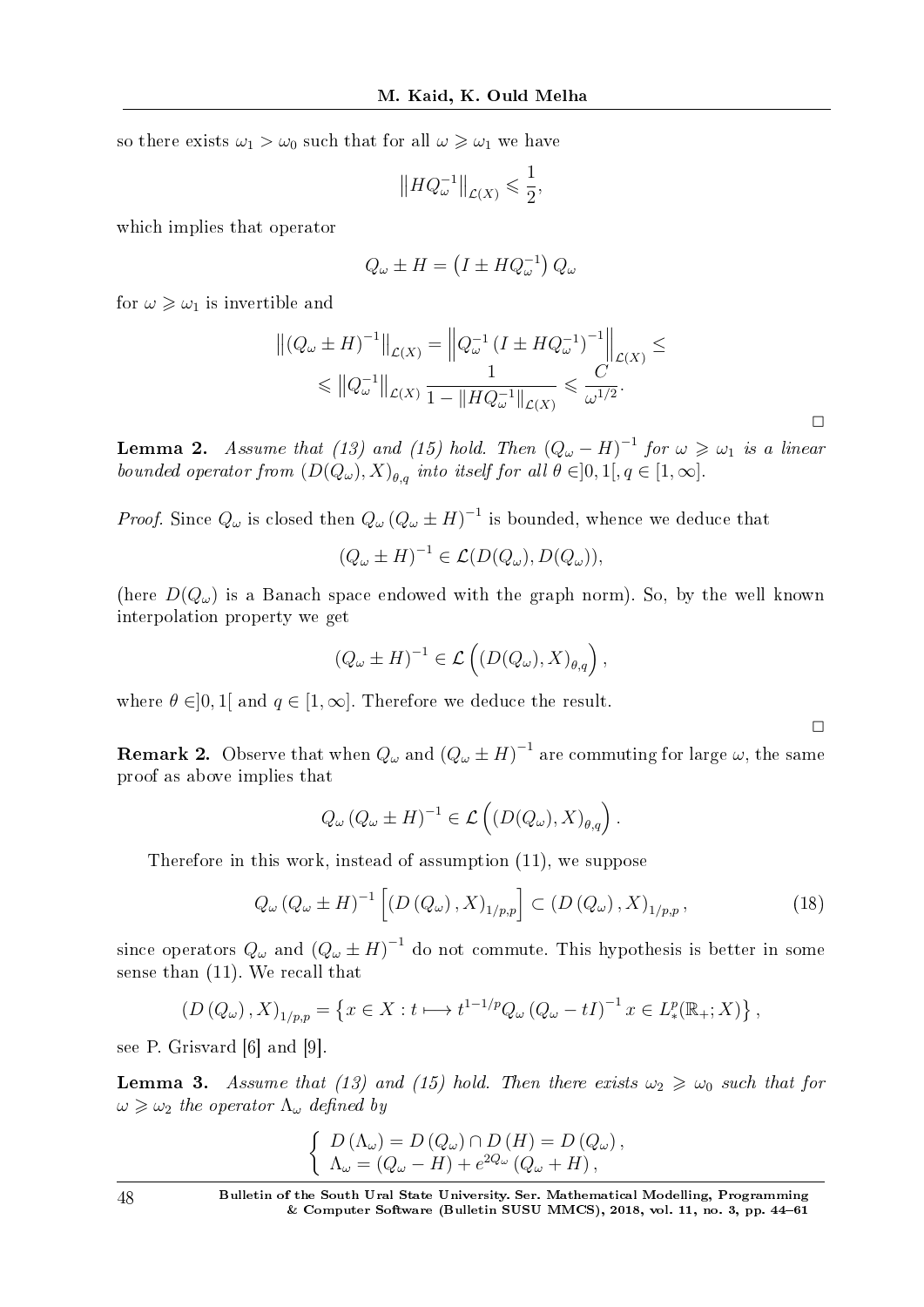is closed, boundedly invertible and

$$
\begin{cases}\n\Lambda_{\omega}^{-1} = (Q_{\omega} - H)^{-1} (I + W) \quad with \\
W \in \mathcal{L}(X) \quad and \quad W(X) \subset \bigcap_{k \in \mathbb{N} \setminus \{0\}} D(Q_{\omega}^k).\n\end{cases} (19)
$$

*Proof.* Let  $\omega \geq \omega_0$ . In virtue of assumption (15) and Lemma 1 operator  $\Lambda_{\omega}$  can be written as follows

$$
\Lambda_{\omega} = \left(I - e^{2Q_{\omega}}\right) \left(Q_{\omega} - H\right) + 2Q_{\omega}e^{2Q_{\omega}} =
$$
\n
$$
= \left(I - e^{2Q_{\omega}}\right) \left[I + 2\left(I - e^{2Q_{\omega}}\right)^{-1} Q_{\omega}e^{2Q_{\omega}} \left(Q_{\omega} - H\right)^{-1}\right] \left(Q_{\omega} - H\right).
$$

Set

$$
T_{\omega} = 2\left(I - e^{2Q_{\omega}}\right)^{-1} Q_{\omega} e^{2Q_{\omega}} \left(Q_{\omega} - H\right)^{-1}.
$$

Due to (16) and Lemma 1, we have for  $\omega \geq \omega_1$ 

$$
||T_{\omega}||_{\mathcal{L}(X)} = || 2 (I - e^{2Q_{\omega}})^{-1} Q_{\omega} e^{2Q_{\omega}} (Q_{\omega} - H)^{-1} ||_{\mathcal{L}(X)} \le
$$
  
\n
$$
\leq 2 || (I - e^{2Q_{\omega}})^{-1} ||_{\mathcal{L}(X)} || Q_{\omega} e^{2Q_{\omega}} ||_{\mathcal{L}(X)} || (Q_{\omega} - H)^{-1} ||_{\mathcal{L}(X)} \le
$$
  
\n
$$
\leq \frac{2}{1 - ||e^{2Q_{\omega}}||_{\mathcal{L}(X)}} || Q_{\omega} e^{2Q_{\omega}} ||_{\mathcal{L}(X)} || (Q_{\omega} - H)^{-1} ||_{\mathcal{L}(X)} \leq \frac{2CK_1}{\omega^{1/2} (1 - K_0 e^{-2c_0\sqrt{\omega}})} e^{-2c_0\sqrt{\omega}},
$$

which implies the existence of  $\omega_2 \geq \omega_1$  such that for  $\omega \geq \omega_2$ 

$$
\frac{2CK_1}{\omega^{1/2}\left(1-K_0e^{-2c_0\sqrt{\omega}}\right)}e^{-2c_0\sqrt{\omega}} < 1,
$$

hence  $I + T_{\omega} \in \mathcal{L}(X)$  is boundedly invertible. Then from Remark 1, statement 4 and Lemma 1 we get that

$$
\Lambda_{\omega} = \left(I - e^{2Q_{\omega}}\right) \left(I + T_{\omega}\right) \left(Q_{\omega} - H\right)
$$

is closed and boundedly invertible with

$$
\Lambda_{\omega}^{-1} = (Q_{\omega} - H)^{-1} (I + T_{\omega})^{-1} (I + S_{\omega})^{-1} =
$$
  
=  $(Q_{\omega} - H)^{-1} [I - T_{\omega} (I + T_{\omega})^{-1}] [I - S_{\omega} (I + S_{\omega})^{-1}].$  (20)

Moreover, for  $\omega \geqslant \omega_2$ .

$$
\begin{cases}\nT_{\omega} = 2e^{2Q_{\omega}} \left( I - e^{2Q_{\omega}} \right)^{-1} Q_{\omega} \left( Q_{\omega} - H \right)^{-1} \in \mathcal{L}(X), \\
S_{\omega} = -e^{2Q_{\omega}} \in \mathcal{L}(X) \text{ and} \\
T_{\omega}(X), S_{\omega}(X) \subset \bigcap_{k \in \mathbb{N} \setminus \{0\}} D(Q_{\omega}^{k}),\n\end{cases}
$$

from which we deduce (19).

 $\Box$ 

**Remark 3.** Assume that (13) and (15) hold. It is natural to consider for  $\omega \geq \omega_0$  and operator  $\Pi_{\omega}$  (instead of  $\Lambda_{\omega}$ ) defined by

$$
\begin{cases}\nD(\Pi_{\omega}) = D(Q_{\omega}) \cap D(H) = D(Q_{\omega}), \\
\Pi_{\omega} = (Q_{\omega} - H) + (Q_{\omega} + H) e^{2Q_{\omega}},\n\end{cases}
$$
\n(21)

49

Вестник ЮУрГУ. Серия «Математическое моделирование и программирование≫ (Вестник ЮУрГУ ММП). 2018. T. 11, № 3. C. 44–61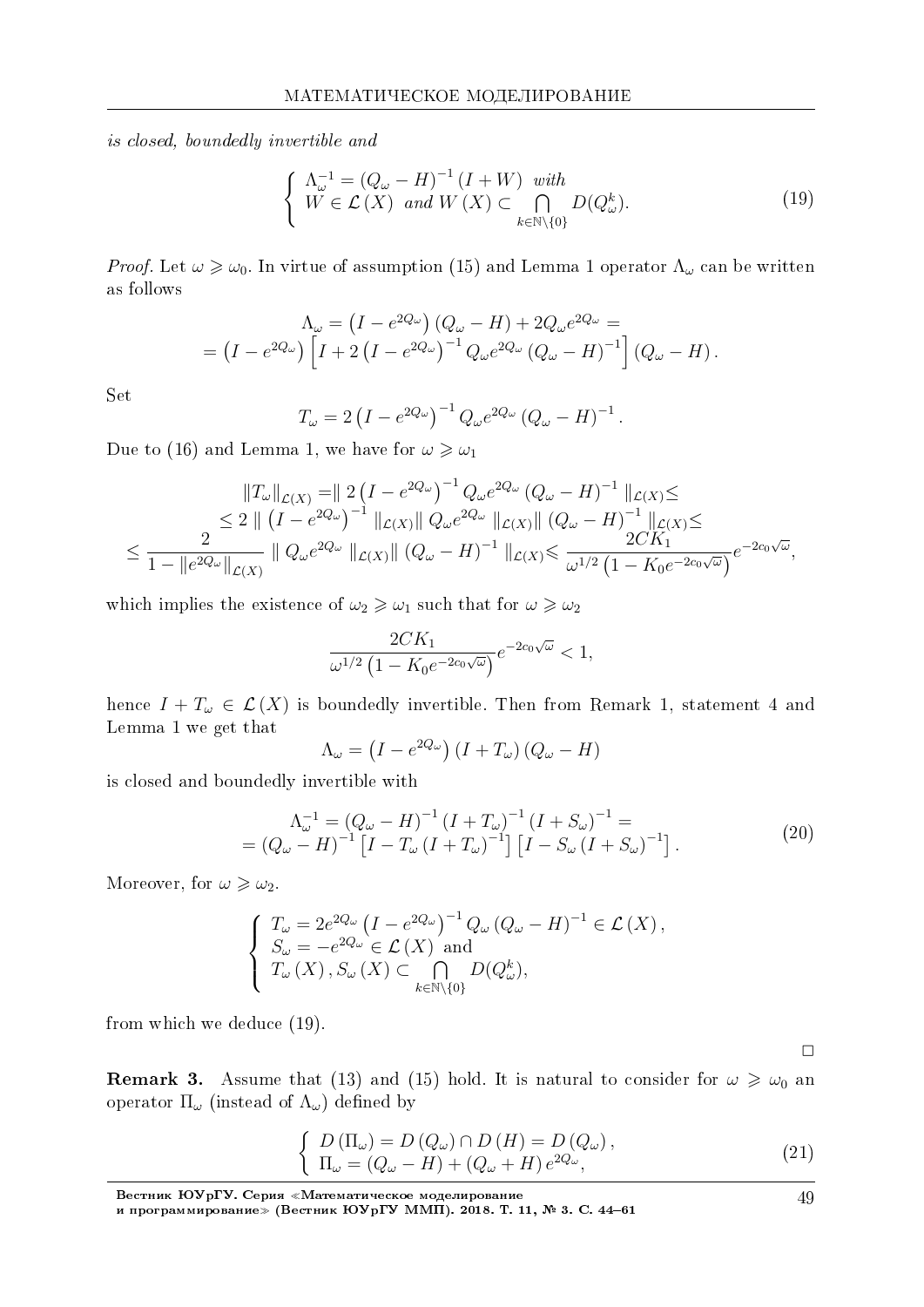since  $e^{2Q_\omega}(X) \subset D(Q_\omega)$ . And again we obtain that for  $\omega \geqslant \omega_2$  the operator  $\Pi_\omega$  is closed and boundedly invertible.

Indeed, let  $\omega \geq \omega_0$ . The operator  $\Pi_{\omega}$  can be written as follows

$$
\Pi_{\omega} = (Q_{\omega} - H) (I - e^{2Q_{\omega}}) + 2Q_{\omega}e^{2Q_{\omega}} =
$$
\n
$$
= (Q_{\omega} - H) [I + 2(Q_{\omega} - H)^{-1} Q_{\omega}e^{2Q_{\omega}} (I - e^{2Q_{\omega}})^{-1}] (I - e^{2Q_{\omega}}),
$$

similarly to  $\Lambda_{\omega}$  for  $\omega \geq \omega_2$  we have

$$
\left\|2\left(Q_{\omega}-H\right)^{-1}Q_{\omega}e^{2Q_{\omega}}\left(I-e^{2Q_{\omega}}\right)^{-1}\right\|_{\mathcal{L}(X)}<1.
$$

**Remark 4.** We can use the fact that  $(Q_\omega - H)$  and  $(Q_\omega + H)$  are invertible by writing

$$
\Lambda_{\omega} = (Q_{\omega} - H) + e^{2Q_{\omega}} (Q_{\omega} + H) =
$$
  
=  $(Q_{\omega} - H) (Q_{\omega} + H)^{-1} [I + (Q_{\omega} + H) (Q_{\omega} - H)^{-1} e^{2Q_{\omega}}] (Q_{\omega} + H).$ 

Due to (16), we have

$$
\left\| (Q_{\omega} + H) (Q_{\omega} - H)^{-1} e^{2Q_{\omega}} \right\|_{\mathcal{L}(X)} \leq \left\| (Q_{\omega} + H) (Q_{\omega} - H)^{-1} \right\|_{\mathcal{L}(X)} \left\| e^{2Q_{\omega}} \right\|_{\mathcal{L}(X)} \leq
$$
  
\$\leq \left\| I + 2HQ\_{\omega}^{-1} (I - HQ\_{\omega}^{-1})^{-1} \right\|\_{\mathcal{L}(X)} K\_0 e^{-2c\_0\sqrt{\omega}},

and due to Lemma 1, for  $\omega \geq \omega_1$  we get

$$
\left\|2HQ_{\omega}^{-1}\left(I - HQ_{\omega}^{-1}\right)^{-1}\right\|_{\mathcal{L}(X)} \leq 2\left\|HQ_{\omega}^{-1}\right\|_{\mathcal{L}(X)}\left\|\left(I - HQ_{\omega}^{-1}\right)^{-1}\right\|_{\mathcal{L}(X)} \leq
$$
  

$$
\leq 2\left\|HQ_{\omega}^{-1}\right\|_{\mathcal{L}(X)}\frac{1}{1 - \left\|HQ_{\omega}^{-1}\right\|_{\mathcal{L}(X)}} \leq \frac{2C}{\omega^{\nu}}\frac{1}{1 - \frac{C}{\omega^{\nu}}},
$$

moreover, for  $\omega \geq \omega_2$ 

$$
\frac{2C}{\omega^{\nu}}\frac{1}{1-\frac{C}{\omega^{\nu}}}<1,
$$

whence we deduce that  $\Lambda_{\omega}$  is boundedly invertible. Similarly, for  $\omega \geq \omega_0$ , we have

$$
\Pi_{\omega} = (Q_{\omega} - H) + (Q_{\omega} + H) e^{2Q_{\omega}} =
$$
  
=  $[I + (Q_{\omega} + H) e^{2Q_{\omega}} (Q_{\omega} - H)^{-1}] (Q_{\omega} - H),$ 

and similarly to  $\Lambda_{\omega}$  for  $\omega \geq \omega_2$  we obtain

$$
\left\| (Q_{\omega} + H) e^{2Q_{\omega}} (Q_{\omega} - H)^{-1} \right\|_{\mathcal{L}(X)} =
$$
  
= 
$$
\left\| (I + HQ_{\omega}^{-1}) e^{2Q_{\omega}} (I - HQ_{\omega}^{-1})^{-1} \right\|_{\mathcal{L}(X)} < 1.
$$

Let us compare  $\Lambda_{\omega}$  and  $\Pi_{\omega}$ . First we have  $D(\Lambda_{\omega}) = D(\Pi_{\omega}) = D(Q_{\omega})$ , moreover

$$
\Pi_{\omega} = Q_{\omega} - H + (Q_{\omega} + H) e^{2Q_{\omega}} = \Lambda_{\omega} - e^{2Q_{\omega}} (Q_{\omega} + H) + (Q_{\omega} + H) e^{2Q_{\omega}} = \n= \Lambda_{\omega} - e^{2Q_{\omega}} H + He^{2Q_{\omega}} = \Lambda_{\omega} + [H; e^{2Q_{\omega}}],
$$
\n(22)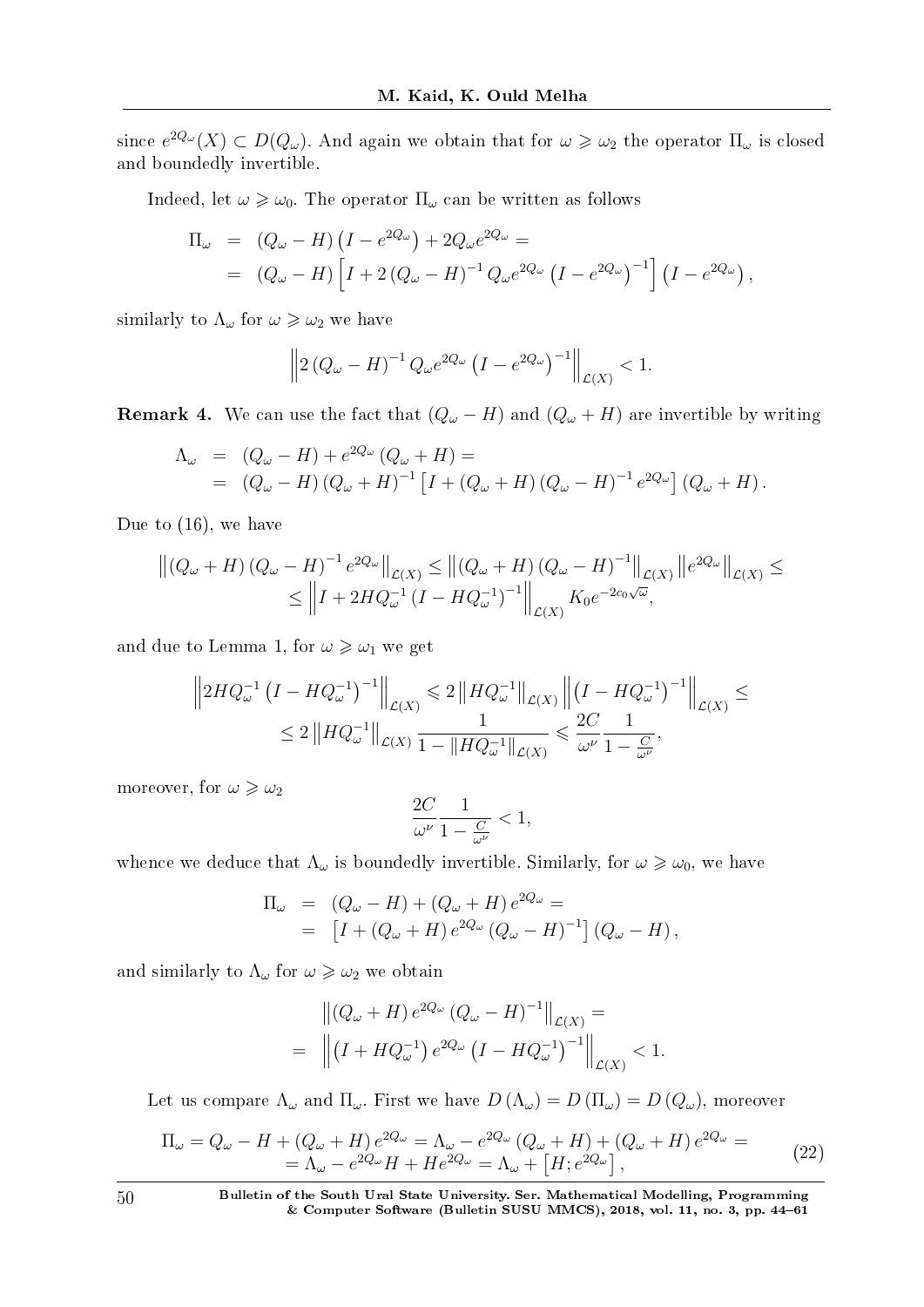where, for all  $\xi \in D(H) = D(Q_\omega)$ 

$$
[H; e^{2Q_{\omega}}] \xi = He^{2Q_{\omega}} \xi - e^{2Q_{\omega}} H \xi.
$$

Then

$$
\Pi_{\omega} = \left( I + \left[ H; e^{2Q_{\omega}} \right] \Lambda_{\omega}^{-1} \right) \Lambda_{\omega}.
$$

Using (20) and due to Lemma 1, for  $\omega \geq \omega_2$  we have

$$
\begin{split}\n\left\|\Lambda_{\omega}^{-1}\right\|_{\mathcal{L}(X)} &\leq \left\|(Q_{\omega} - H)^{-1}\right\|_{\mathcal{L}(X)}\left\|(I + T_{\omega})^{-1}\right\|_{\mathcal{L}(X)}\left\|(I + S_{\omega})^{-1}\right\|_{\mathcal{L}(X)} \leq \\
&\leq \left\|(Q_{\omega} - H)^{-1}\right\|_{\mathcal{L}(X)}\frac{1}{1 - \|T_{\omega}\|_{\mathcal{L}(X)}}\frac{1}{1 - \|S_{\omega}\|_{\mathcal{L}(X)}} \leq \\
&\leq \left\|(Q_{\omega} - H)^{-1}\right\|_{\mathcal{L}(X)}\frac{1}{1 - \frac{2CK_1}{\omega^{1/2}\left(1 - K_0 e^{-2c_0\sqrt{\omega}}\right)}e^{-2c_0\sqrt{\omega}}}\frac{1}{1 - K_0 e^{-2c_0\sqrt{\omega}}} \leq \\
&\leq \left\|(Q_{\omega} - H)^{-1}\right\|_{\mathcal{L}(X)} \leq \frac{C}{\omega^{1/2}}.\n\end{split}
$$

Due to (16), we get

$$
||He^{2Q_{\omega}}\Lambda_{\omega}^{-1}||_{\mathcal{L}(X)} \leq ||HQ_{\omega}^{-1}||_{\mathcal{L}(X)} ||Q_{\omega}e^{2Q_{\omega}}||_{\mathcal{L}(X)} ||\Lambda_{\omega}^{-1}||_{\mathcal{L}(X)} \leq
$$
  

$$
\leq C\frac{1}{\omega^{\nu}}K_1e^{-2c_0\sqrt{\omega}}\frac{1}{\omega^{1/2}} \leq \frac{C}{\omega^{\nu+1/2}}.
$$

In the other hand,

$$
\|e^{2Q_{\omega}}H\Lambda_{\omega}^{-1}\|_{\mathcal{L}(X)} \le
$$
  
\n
$$
\leq \|e^{2Q_{\omega}}\|_{\mathcal{L}(X)} \|H (Q_{\omega} - H)^{-1}\|_{\mathcal{L}(X)} \|(I + T_{\omega})^{-1}\|_{\mathcal{L}(X)} \|(I + S_{\omega})^{-1}\|_{\mathcal{L}(X)} \le
$$
  
\n
$$
\leq K_0 e^{-2c_0\sqrt{\omega}} \|H (Q_{\omega} - H)^{-1}\|_{\mathcal{L}(X)} \leq K_0 e^{-2c_0\sqrt{\omega}} \|H Q_{\omega}^{-1}\|_{\mathcal{L}(X)} \|(I - H Q_{\omega}^{-1})^{-1}\|_{\mathcal{L}(X)} \le
$$
  
\n
$$
\leq CK_0 e^{-2c_0\sqrt{\omega}} \frac{1}{\omega^{\nu}} \frac{1}{1 - \|H Q_{\omega}^{-1}\|_{\mathcal{L}(X)}} \leq CK_0 e^{-2c_0\sqrt{\omega}} \frac{1}{\omega^{\nu}} \leq \frac{C}{\omega^{\nu}}.
$$

Hence

$$
\left\| \left[H; e^{2Q_{\omega}}\right] \Lambda_{\omega}^{-1} \right\|_{\mathcal{L}(X)} \leq \frac{C}{\omega^{\nu}},
$$

so there exists  $\omega_3 \geqslant \omega_2$  such that for all  $\omega \geqslant \omega_3$  we have

$$
\frac{C}{\omega^{\nu}}\leq 1,
$$

which confirm the invertibility of Π<sub>ω</sub> whith

$$
\Pi_{\omega}^{-1} = \Lambda_{\omega}^{-1} \left( I + \left[ H; e^{2Q_{\omega}} \right] \Lambda_{\omega}^{-1} \right)^{-1} . \tag{23}
$$

Similarly, due to (22), we obtain

$$
\Lambda_{\omega}^{-1} = \Pi_{\omega}^{-1} \left( I - \left[ H; e^{2Q_{\omega}} \right] \Pi_{\omega}^{-1} \right)^{-1} . \tag{24}
$$

**Lemma 4.** [10, Theorem, p. 96] Assume that (13) holds. Let  $p \in \{1, +\infty[$ ,  $\varphi \in X$  and  $n \in \mathbb{N}^*$ . Then, we have

Вестник ЮУрГУ. Серия «Математическое моделирование и программирование≫ (Вестник ЮУрГУ ММП). 2018. T. 11, № 3. C. 44–61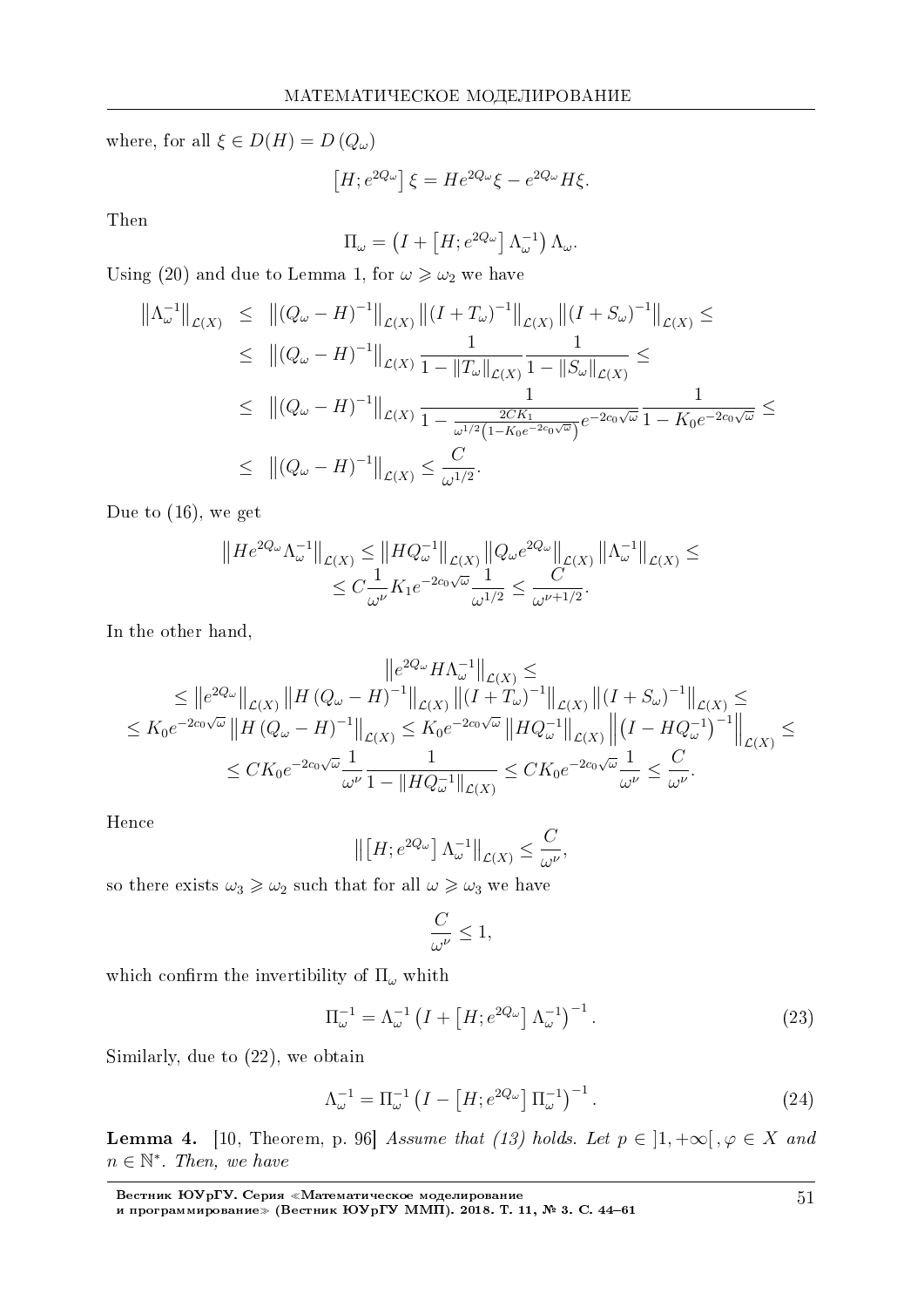- $1. e^{Q_{\omega}} \varphi \in L^p(0, 1, X),$
- 2.  $Q_{\omega}^{n}e^{\cdot Q_{\omega}}\varphi \in L^{p}(0,1,X)$  if and only if  $\varphi \in (D(Q_{\omega}^{n}),X)_{\frac{1}{np},p}$ .

**Lemma 5.** Assume that  $(12) - (14)$  hold. Then for  $f \in L^p(0,1,X)$  with  $1 < p < +\infty$ , we have ∫*x*

1. 
$$
x \to L(x, f) = Q_{\omega} \int_{0}^{x} e^{(x-s)Q_{\omega}} f(s) ds \in L^{p}(0, 1, X),
$$
  
\n2.  $x \to L(1-x, f(1-.)) = Q_{\omega} \int_{x}^{1} e^{(s-x)Q_{\omega}} f(s) ds \in L^{p}(0, 1, X),$   
\n3.  $x \to L(x, f) = Q_{\omega} \int_{0}^{1} e^{(x+s)Q_{\omega}} f(s) ds \in L^{p}(0, 1, X),$   
\n4.  $\int_{0}^{1} e^{sQ_{\omega}} f(s) ds, \int_{0}^{1} e^{(1-s)Q_{\omega}} f(s) ds \in (D(Q_{\omega}), X)_{\frac{1}{p}, p}.$ 

Proof. For statements 1, 2 and 3, see [3, 11, 12, pp. 167, 168], and also [13, (24), (25) and (26)]. Statement 4 is an easy consequence of statements 1 and 2, we proceed as in Remark 1 by using the fact that  $x \to \int^{x}$ 0  $e^{(x-s)Q_\omega} f(s) ds$  and  $x \to \infty$ 1 *x e* (*s−x*)*Q<sup>ω</sup> f*(*s*)*ds* belong  $\mathfrak{b}_0 W^{1,p}(0,1,X) \cap L^p(0,1,D(Q_\omega)).$ 

### 3. Representation of the Solution

Assume that (13) and (15) hold. Consider for a.e.  $x \in (0,1)$  the following formula

$$
u(x) = (e^{xQ_{\omega}} - e^{(2-x)Q_{\omega}}) \Lambda_{\omega}^{-1} d_0 + e^{(1-x)Q_{\omega}} u_1 +
$$
  
+ $Q_{\omega}^{-1} (e^{xQ_{\omega}} - e^{(2-x)Q_{\omega}}) (Q_{\omega} + H) \Lambda_{\omega}^{-1} Q_{\omega} e^{Q_{\omega}} u_1 +$   
+ $\frac{1}{2} Q_{\omega}^{-1} (e^{xQ_{\omega}} - e^{(2-x)Q_{\omega}}) (Q_{\omega} + H) \Lambda_{\omega}^{-1} \int_{0}^{1} (e^{sQ_{\omega}} - e^{(2-s)Q_{\omega}}) f(s) ds -$   
- $\frac{1}{2} e^{(1-x)Q_{\omega}} Q_{\omega}^{-1} \int_{0}^{1} e^{(1-s)Q_{\omega}} f(s) ds + \frac{1}{2} Q_{\omega}^{-1} \int_{0}^{x} e^{(x-s)Q_{\omega}} f(s) ds + \frac{1}{2} Q_{\omega}^{-1} \int_{x}^{1} e^{(s-x)Q_{\omega}} f(s) ds,$ 

used in Cheggag *et al*  $[1]$  in the commutative case.

The main idea is in searching a solution *u* to (1), (2) for a.e.  $x \in (0,1)$ , in the following form:

$$
u(x) = (e^{xQ_{\omega}} - e^{(2-x)Q_{\omega}}) \Lambda_{\omega}^{-1} d_0^* + e^{(1-x)Q_{\omega}} u_1^* +
$$
  
+ $Q_{\omega}^{-1} (e^{xQ_{\omega}} - e^{(2-x)Q_{\omega}}) (Q_{\omega} + H) \Lambda_{\omega}^{-1} Q_{\omega} e^{Q_{\omega}} u_1^* +$   
+ $\frac{1}{2} Q_{\omega}^{-1} (e^{xQ_{\omega}} - e^{(2-x)Q_{\omega}}) (Q_{\omega} + H) \Lambda_{\omega}^{-1} \int_{0}^{1} (e^{sQ_{\omega}} - e^{(2-s)Q_{\omega}}) f^*(s) ds -$   
- $\frac{1}{2} Q_{\omega}^{-1} e^{(1-x)Q_{\omega}} \int_{0}^{1} e^{(1-s)Q_{\omega}} f^*(s) ds + \frac{1}{2} Q_{\omega}^{-1} \int_{0}^{1} e^{(x-s)Q_{\omega}} f^*(s) ds + \frac{1}{2} Q_{\omega}^{-1} \int_{x}^{1} e^{(s-x)Q_{\omega}} f^*(s) ds.$  (25)

Taking into account the boundary conditions (2) deduce  $d_0^*, u_1^*$  and  $f^*$ .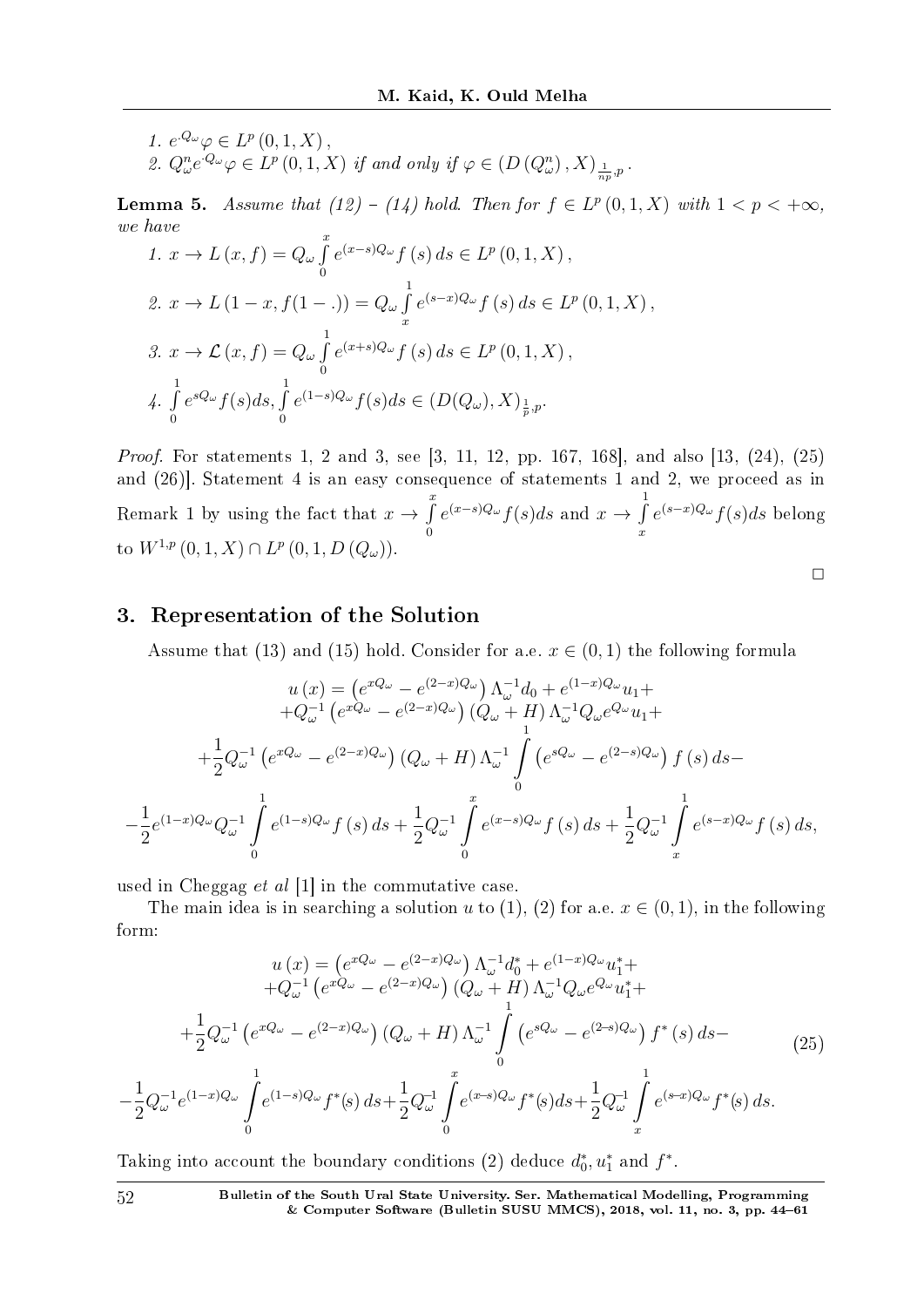It is easy to obtain

$$
u_1^* = u(1) = u_1. \tag{26}
$$

Now, from (25) for a.e.  $x \in (0,1)$ , we have

$$
u'(x) = Q_{\omega} \left( e^{xQ_{\omega}} + e^{(2-x)Q_{\omega}} \right) \Lambda_{\omega}^{-1} d_0^* - Q_{\omega} e^{(1-x)Q_{\omega}} u_1 +
$$
  
+ 
$$
\left( e^{xQ_{\omega}} + e^{(2-x)Q_{\omega}} \right) \left( Q_{\omega} + H \right) \Lambda_{\omega}^{-1} Q_{\omega} e^{Q_{\omega}} u_1 +
$$
  
+ 
$$
\frac{1}{2} \left( e^{xQ_{\omega}} + e^{(2-x)Q_{\omega}} \right) \left( Q_{\omega} + H \right) \Lambda_{\omega}^{-1} \int_0^1 \left( e^{sQ_{\omega}} - e^{(2-s)Q_{\omega}} \right) f^*(s) ds +
$$
  
+ 
$$
\frac{1}{2} e^{(1-x)Q_{\omega}} \int_0^1 e^{(1-s)Q_{\omega}} f^*(s) ds + \frac{1}{2} \int_0^x e^{(x-s)Q_{\omega}} f^*(s) ds - \frac{1}{2} \int_x^1 e^{(s-x)Q_{\omega}} f^*(s) ds,
$$
  
(27)

and

$$
u''(x) = Q_{\omega}^{2} (e^{xQ_{\omega}} - e^{(2-x)Q_{\omega}}) \Lambda_{\omega}^{-1} d_{0}^{*} + Q_{\omega}^{2} e^{(1-x)Q_{\omega}} u_{1} +
$$
  
\n
$$
+ Q_{\omega} (e^{xQ_{\omega}} - e^{(2-x)Q_{\omega}}) (Q_{\omega} + H) \Lambda_{\omega}^{-1} Q_{\omega} e^{Q_{\omega}} u_{1} +
$$
  
\n
$$
+ \frac{1}{2} Q_{\omega} (e^{xQ_{\omega}} - e^{(2-x)Q_{\omega}}) (Q_{\omega} + H) \Lambda_{\omega}^{-1} \int_{0}^{1} (e^{sQ_{\omega}} - e^{(2-s)Q_{\omega}}) f^{*}(s) ds -
$$
  
\n
$$
- \frac{1}{2} Q_{\omega} e^{(1-x)Q_{\omega}} \int_{0}^{1} e^{(1-s)Q_{\omega}} f^{*}(s) ds + \frac{1}{2} Q_{\omega} \int_{0}^{x} e^{(x-s)Q_{\omega}} f^{*}(s) ds +
$$
  
\n
$$
+ \frac{1}{2} Q_{\omega} \int_{x}^{1} e^{(s-x)Q_{\omega}} f^{*}(s) ds + f^{*}(x).
$$
  
\n(28)

Since  $A_{\omega} = -Q_{\omega}^2$  and in virtue of (25), it is easy to see that

$$
u''(x) + A_{\omega}u(x) = f^*(x),
$$

therefore, for a.e.  $x \in (0,1)$ , we deduce

$$
f^*(x) = f(x). \tag{29}
$$

Now, for  $d_0^*$  we have

$$
u(0) = (I - e^{2Q_{\omega}}) \Lambda_{\omega}^{-1} d_0^* + Q_{\omega}^{-1} [I + (I - e^{2Q_{\omega}}) (Q_{\omega} + H) \Lambda_{\omega}^{-1}] Q_{\omega} e^{Q_{\omega}} u_1 +
$$
  
+ 
$$
\frac{1}{2} Q_{\omega}^{-1} [I + (I - e^{2Q_{\omega}}) (Q_{\omega} + H) \Lambda_{\omega}^{-1}] \int_{0}^{1} (e^{sQ_{\omega}} - e^{(2-s)Q_{\omega}}) f(s) ds.
$$

Note that

$$
I + (I - e^{2Q_{\omega}}) (Q_{\omega} + H) \Lambda_{\omega}^{-1} = [\Lambda_{\omega} + Q_{\omega} + H - e^{2Q_{\omega}} (Q_{\omega} + H)] \Lambda_{\omega}^{-1} =
$$
  
= 
$$
[Q_{\omega} - H + e^{2Q_{\omega}} (Q_{\omega} + H) + Q_{\omega} + H - e^{2Q_{\omega}} (Q_{\omega} + H)] \Lambda_{\omega}^{-1} = 2Q_{\omega} \Lambda_{\omega}^{-1},
$$

then

$$
u(0) = \left(I - e^{2Q_{\omega}}\right) \Lambda_{\omega}^{-1} d_0^* + 2\Lambda_{\omega}^{-1} Q_{\omega} e^{Q_{\omega}} u_1 + \Lambda_{\omega}^{-1} \int_{0}^{1} \left(e^{sQ_{\omega}} - e^{(2-s)Q_{\omega}}\right) f(s) ds. \tag{30}
$$

In virtue of assumption (15) and due to Lemma 3, we deduce that  $u(0) \in D(H)$ . Applying *H* to (30), we get

$$
Hu(0) = H\left(I - e^{2Q_{\omega}}\right) \Lambda_{\omega}^{-1} d_0^* + 2H\Lambda_{\omega}^{-1} Q_{\omega} e^{Q_{\omega}} u_1 + H\Lambda_{\omega}^{-1} \int_0^1 \left(e^{sQ_{\omega}} - e^{(2-s)Q_{\omega}}\right) f(s) ds. \tag{31}
$$

Вестник ЮУрГУ. Серия «Математическое моделирование

и программирование≫ (Вестник ЮУрГУ ММП). 2018. T. 11, № 3. C. 44–61

53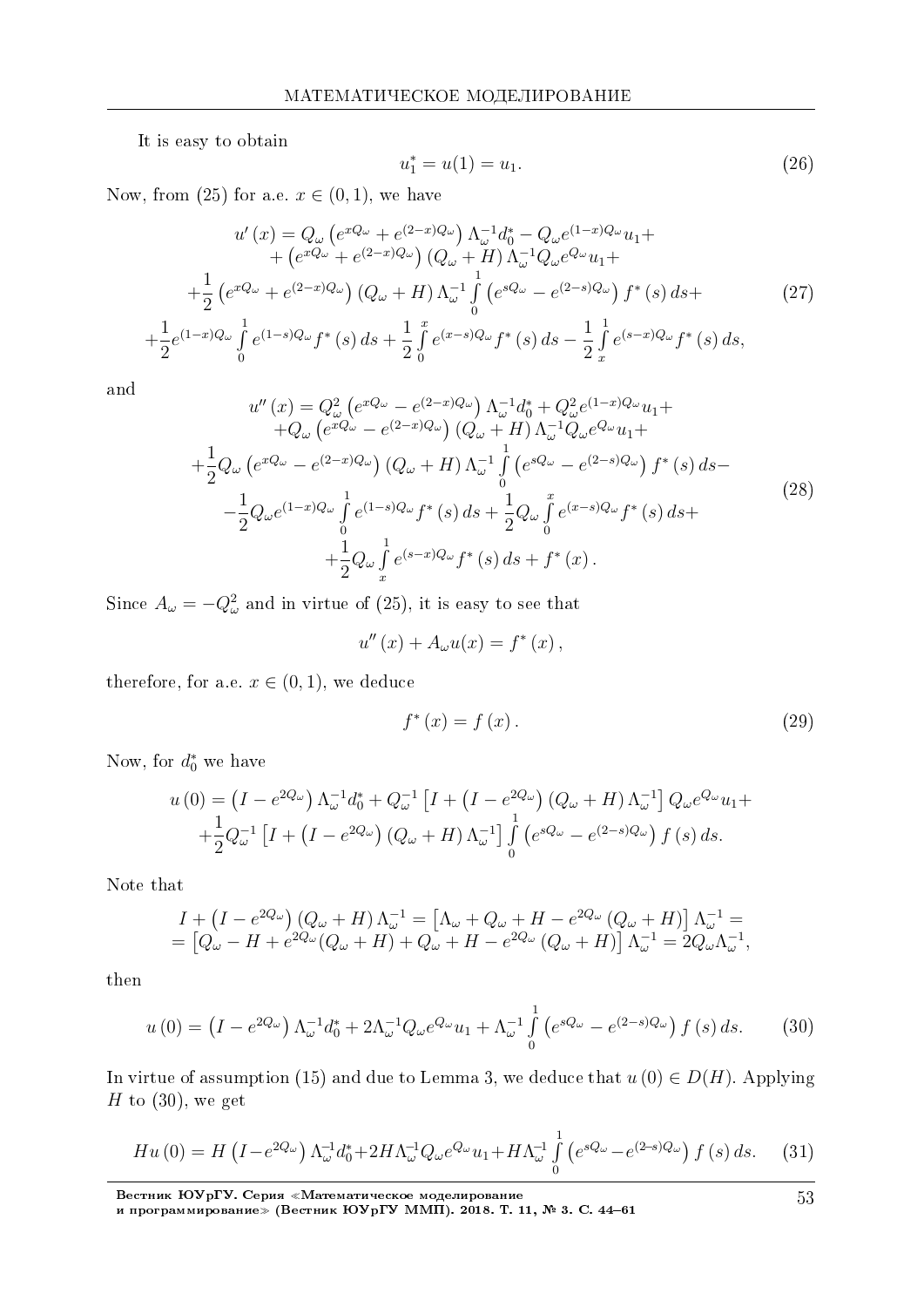Using (27) for  $x = 0$ , we obtain

$$
u'(0) = Q_{\omega} \left( I + e^{2Q_{\omega}} \right) \Lambda_{\omega}^{-1} d_0^* + \left[ \left( I + e^{2Q_{\omega}} \right) \left( Q_{\omega} + H \right) \Lambda_{\omega}^{-1} - I \right] Q_{\omega} e^{Q_{\omega}} u_1 +
$$
  
+ 
$$
\frac{1}{2} \left[ \left( I + e^{2Q_{\omega}} \right) \left( Q_{\omega} + H \right) \Lambda_{\omega}^{-1} - I \right] \int_0^1 \left( e^{sQ_{\omega}} - e^{(2-s)Q_{\omega}} \right) f(s) ds.
$$

On the other hand, we have

$$
(I + e^{2Q_{\omega}}) (Q_{\omega} + H) \Lambda_{\omega}^{-1} - I = [Q_{\omega} + H + e^{2Q_{\omega}} (Q_{\omega} + H) - \Lambda_{\omega}] \Lambda_{\omega}^{-1} =
$$
  
= 
$$
[Q_{\omega} + H + e^{2Q_{\omega}} (Q_{\omega} + H) - (Q_{\omega} - H) - e^{2Q_{\omega}} (Q_{\omega} + H)] \Lambda_{\omega}^{-1} = 2H\Lambda_{\omega}^{-1}.
$$

Then we get

$$
u'(0) = Q_{\omega} \left( I + e^{2Q_{\omega}} \right) \Lambda_{\omega}^{-1} d_0^* + 2H \Lambda_{\omega}^{-1} Q_{\omega} e^{Q_{\omega}} u_1 ++ H \Lambda_{\omega}^{-1} \int_{0}^{1} \left( e^{sQ_{\omega}} - e^{(2-s)Q_{\omega}} \right) f(s) ds.
$$
 (32)

Therefore, using (31) and (32), we conclude that

$$
u'(0) - Hu(0) = [Q_{\omega} (I + e^{2Q_{\omega}}) - H (I - e^{2Q_{\omega}})] \Lambda_{\omega}^{-1} d_0^* = \Pi_{\omega} \Lambda_{\omega}^{-1} d_0^* = d_0.
$$

Then, due to Remak 3 and (23), we obtain

$$
d_0^* = \Lambda_\omega \Pi_\omega^{-1} d_0 = \left( I + \left[ H; e^{2Q_\omega} \right] \Lambda_\omega^{-1} \right)^{-1} d_0.
$$
 (33)

Finally, inserting (33) into (25), from (26) and (29) we deduce that *u* is given formally by

$$
u(x) = (e^{xQ_{\omega}} - e^{(2-x)Q_{\omega}}) \Lambda_{\omega}^{-1} (I + [H; e^{2Q_{\omega}}] \Lambda_{\omega}^{-1})^{-1} d_0 + e^{(1-x)Q_{\omega}} u_1 +
$$
  
\n
$$
+ Q_{\omega}^{-1} (e^{xQ_{\omega}} - e^{(2-x)Q_{\omega}}) (Q_{\omega} + H) \Lambda_{\omega}^{-1} Q_{\omega} e^{Q_{\omega}} u_1 +
$$
  
\n
$$
+ \frac{1}{2} Q_{\omega}^{-1} (e^{xQ_{\omega}} - e^{(2-x)Q_{\omega}}) (Q_{\omega} + H) \Lambda_{\omega}^{-1} \int_{0}^{1} (e^{sQ_{\omega}} - e^{(2-s)Q_{\omega}}) f(s) ds -
$$
  
\n
$$
- \frac{1}{2} Q_{\omega}^{-1} e^{(1-x)Q_{\omega}} \int_{0}^{1} e^{(1-s)Q_{\omega}} f(s) ds + \frac{1}{2} Q_{\omega}^{-1} \int_{0}^{x} e^{(x-s)Q_{\omega}} f(s) ds + \frac{1}{2} Q_{\omega}^{-1} \int_{x}^{1} e^{(s-x)Q_{\omega}} f(s) ds.
$$

Note that if the commutativity hypothesis (7) is verified then the commutator  $[H; e^{2Q_\omega}]$ becomes zero and then the representation formulas of solution (10) and (39) coincide.

Now we can write *u* as

$$
u(\cdot) = S_1(\cdot, d_0, u_1) + S_2(\cdot, u_1, f) + D(\cdot, f) - R(\cdot, d_0, u_1, f), \tag{34}
$$

where, for a.e.  $x \in (0,1)$ 

$$
S_1(x, d_0, u_1) = e^{xQ_\omega} \Lambda_\omega^{-1} \left( I + \left[ H; e^{2Q_\omega} \right] \Lambda_\omega^{-1} \right)^{-1} d_0 + e^{(1-x)Q_\omega} u_1,
$$
(35)

$$
S_2(x, u_1, f) = Q_{\omega}^{-1} e^{xQ_{\omega}} (Q_{\omega} + H) \Lambda_{\omega}^{-1} Q_{\omega} e^{Q_{\omega}} u_1 +
$$
  
 
$$
+ \frac{1}{2} Q_{\omega}^{-1} e^{xQ_{\omega}} (Q_{\omega} + H) \Lambda_{\omega}^{-1} \int_{0}^{1} (e^{sQ_{\omega}} - e^{(2-s)Q_{\omega}}) f(s) ds,
$$
 (36)

$$
D(x,f) = -\frac{1}{2}e^{(1-x)Q_{\omega}}Q_{\omega}^{-1}\int_{0}^{1}e^{(1-s)Q_{\omega}}f(s) ds + \frac{1}{2}Q_{\omega}^{-1}\int_{0}^{x}e^{(x-s)Q_{\omega}}f(s) ds + + \frac{1}{2}Q_{\omega}^{-1}\int_{x}^{1}e^{(s-x)Q_{\omega}}f(s) ds,
$$
\n(37)

54 Bulletin of the South Ural State University. Ser. Mathematical Modelling, Programming & Computer Software (Bulletin SUSU MMCS), 2018, vol. 11, no. 3, pp.  $44-61$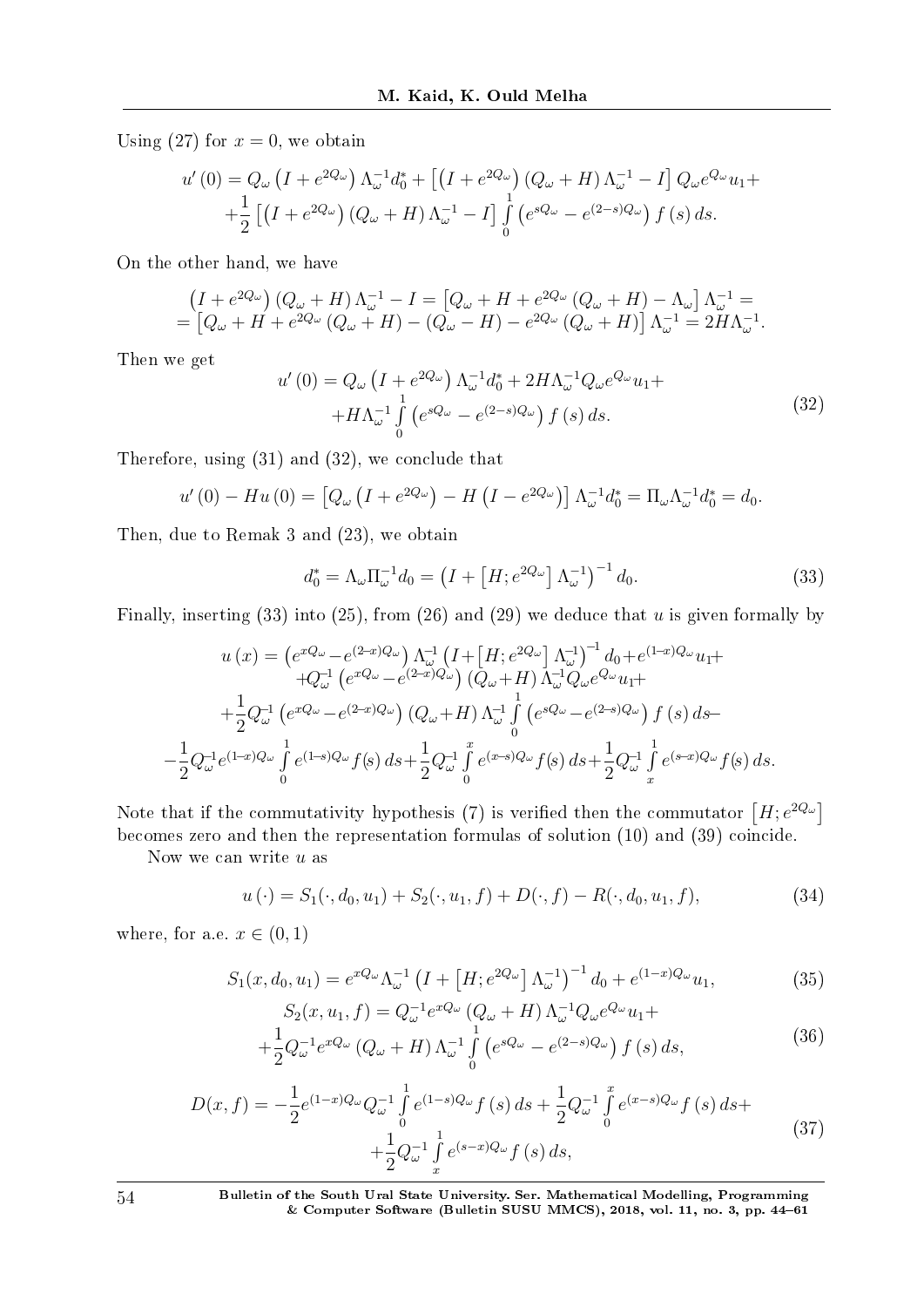and

$$
R(x, d_0, u_1, f) = e^{(2-x)Q_{\omega}} \Lambda_{\omega}^{-1} \left( I + \left[ H; e^{2Q_{\omega}} \right] \Lambda_{\omega}^{-1} \right)^{-1} d_0 +
$$
  
+ 
$$
e^{(2-x)Q_{\omega}} Q_{\omega}^{-1} (Q_{\omega} + H) \Lambda_{\omega}^{-1} Q_{\omega} e^{Q_{\omega}} u_1 +
$$
  
+ 
$$
\frac{1}{2} e^{(2-x)Q_{\omega}} Q_{\omega}^{-1} (Q_{\omega} + H) \Lambda_{\omega}^{-1} \int_{0}^{1} \left( e^{sQ_{\omega}} - e^{(2-s)Q_{\omega}} \right) f(s) ds.
$$
 (38)

On the other hand, due to (24), we have

$$
u(x) = (e^{xQ_{\omega}} - e^{(2-x)Q_{\omega}}) \Pi_{\omega}^{-1} d_0 + e^{(1-x)Q_{\omega}} u_1 +
$$
  
\n
$$
+ Q_{\omega}^{-1} (e^{xQ_{\omega}} - e^{(2-x)Q_{\omega}}) (Q_{\omega} + H) \Pi_{\omega}^{-1} (I - [H; e^{2Q_{\omega}}] \Pi_{\omega}^{-1})^{-1} Q_{\omega} e^{Q_{\omega}} u_1 +
$$
  
\n
$$
+ \frac{1}{2} Q_{\omega}^{-1} (e^{xQ_{\omega}} - e^{(2-x)Q_{\omega}}) (Q_{\omega} + H) \Pi_{\omega}^{-1} (I - [H; e^{2Q_{\omega}}] \Pi_{\omega}^{-1})^{-1} \int_{0}^{1} (e^{sQ_{\omega}} - e^{(2-s)Q_{\omega}}) f(s) ds +
$$
  
\n
$$
- \frac{1}{2} Q_{\omega}^{-1} e^{(1-x)Q_{\omega}} \int_{0}^{1} e^{(1-s)Q_{\omega}} f(s) ds + \frac{1}{2} Q_{\omega}^{-1} \int_{0}^{x} e^{(x-s)Q_{\omega}} f(s) ds + \frac{1}{2} Q_{\omega}^{-1} \int_{x}^{1} e^{(s-x)Q_{\omega}} f(s) ds.
$$
  
\n(39)

#### 4. Main Result

Under assumptions  $(12) - (15)$  and  $(18)$ , we focus on the study of the optimal regularity of the strict solution given by (39).

Lemma 6. Assume that (13), (15) and (18) hold. For any  $\varphi \in (D\left(Q_{\omega}\right), X)_{\frac{1}{p},p}, p \in \left]0,\infty\right[$ and  $\omega \geqslant \omega_2$ , we have

$$
(Q_{\omega} \pm H) \Lambda_{\omega}^{-1} \varphi \in (D(Q_{\omega}), X)_{\frac{1}{p}, p}.
$$

Proof. We have a representation

$$
(Q_{\omega} + H) \Lambda_{\omega}^{-1} = 2Q_{\omega} \Lambda_{\omega}^{-1} + e^{2Q_{\omega}} (Q_{\omega} + H) \Lambda_{\omega}^{-1} - I,
$$

which, by Lemma 3, can be written as follows

$$
(Q_{\omega} + H) \Lambda_{\omega}^{-1} = 2Q_{\omega} (Q_{\omega} - H)^{-1} (I + W) + e^{2Q_{\omega}} (Q_{\omega} + H) \Lambda_{\omega}^{-1} - I,
$$

where  $W(X) \subset \bigcap$ *k∈*N*\{*0*}*  $D(Q_{\omega}^{k}) \subset (D(Q_{\omega}), X)_{\frac{1}{p},p}.$ 

Then, due to assumption (18), for any  $\varphi \in (D(Q_\omega), X)_{\frac{1}{p},p}$ , we deduce that  $(Q_{\omega} + H) \Lambda_{\omega}^{-1} \varphi \in (D(Q_{\omega}), X)_{\frac{1}{p}, p}.$ 

On the other hand, we also have

$$
(Q_{\omega} - H) \Lambda_{\omega}^{-1} = I - e^{2Q_{\omega}} (Q_{\omega} + H) \Lambda_{\omega}^{-1}.
$$

Thus, for any  $\varphi \in (D(Q_{\omega}), X)_{\frac{1}{p}, p}$ , we get  $(Q_{\omega} - H) \Lambda_{\omega}^{-1} \varphi \in (D(Q_{\omega}), X)_{\frac{1}{p}, p}$ .

**Lemma 7.** Assume that (13) and (15) hold. Let  $d_0, u_1 \in X, \omega \geq \omega_2$  and  $f \in$  $L^p(0,1;X), 1 < p < \infty$ . Then

$$
A_{\omega}R(\cdot, d_0, u_1, f) \in L^p(0, 1; X).
$$

 $\Box$ 

Вестник ЮУрГУ. Серия «Математическое моделирование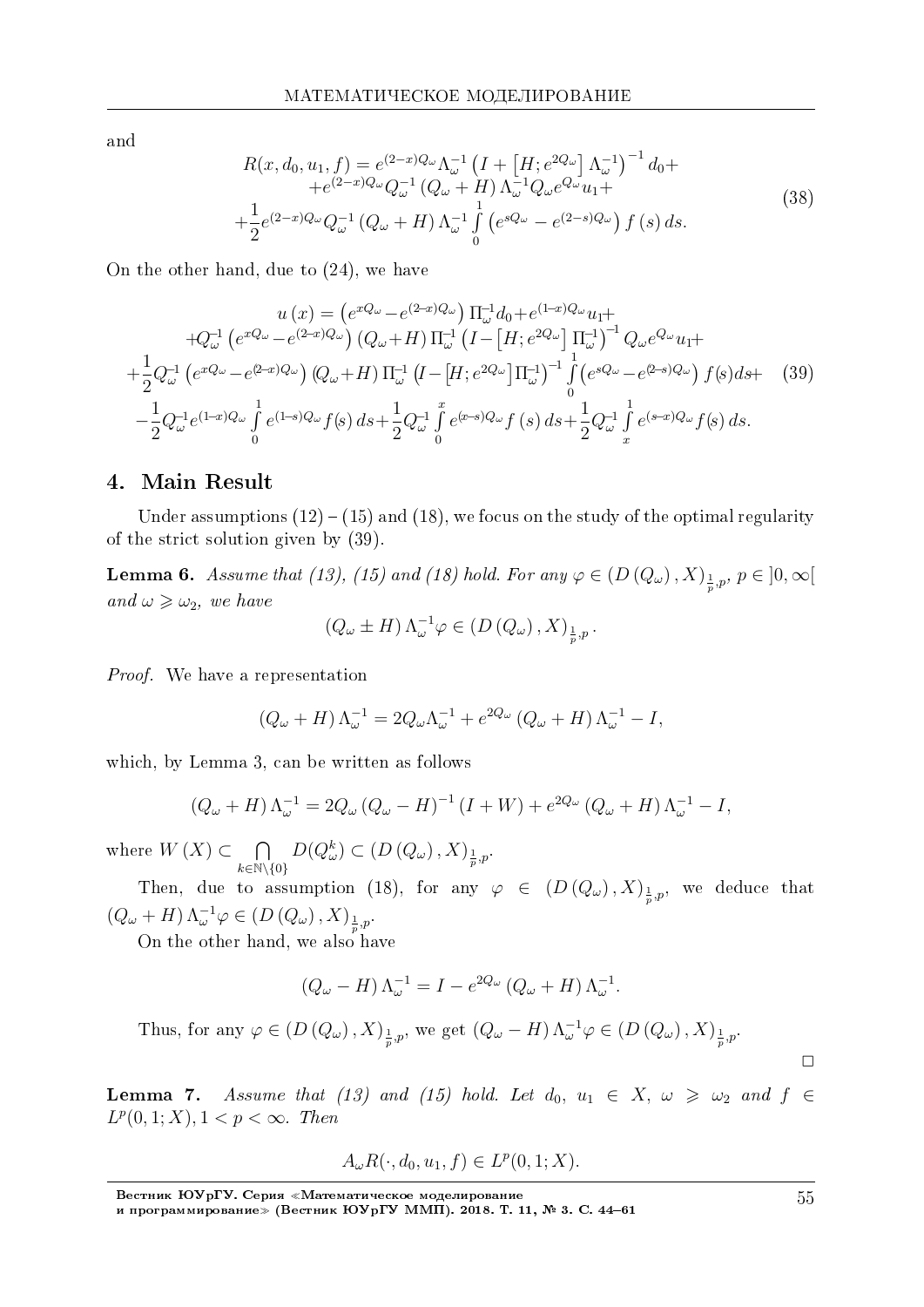*Proof.* Since  $A_{\omega} = -Q_{\omega}^2$ ,  $e^{(2-\cdot)Q_{\omega}} = e^{Q_{\omega}}e^{(1-\cdot)Q_{\omega}}$  and  $e^{Q_{\omega}}\xi \in \bigcap_{k=1}^{\infty} D(Q_{\omega}^k)$  for all  $\xi \in X$ , taking into account (38), the term

$$
A_{\omega}R(x, d_0, u_1, f) = -Q_{\omega}e^{(2-x)Q_{\omega}}Q_{\omega}\Lambda_{\omega}^{-1} \left(I + \left[H; e^{2Q_{\omega}}\right]\Lambda_{\omega}^{-1}\right)^{-1} d_0 -
$$
  
\n
$$
-Q_{\omega}e^{(2-x)Q_{\omega}} \left(Q_{\omega} + H\right)\Lambda_{\omega}^{-1}Q_{\omega}e^{Q_{\omega}}u_1 -
$$
  
\n
$$
-\frac{1}{2}Q_{\omega}e^{(2-x)Q_{\omega}} \left(Q_{\omega} + H\right)\Lambda_{\omega}^{-1} \int_{0}^{1} \left(e^{sQ_{\omega}} - e^{(2-s)Q_{\omega}}\right) f(s) ds = Q_{\omega}e^{Q_{\omega}}e^{(1-x)Q_{\omega}} \xi,
$$
\n(40)

 $\Box$ 

is bounded and thus belongs to  $L^p(0,1;X), 1 < p < \infty$  for all  $\xi \in X$ .

**Remark 5.** As we have seen, the term  $R(\cdot, d_0, u_1, f)$  is regular, but this can not be applied to the term  $e^{Q_\omega}(Q_\omega + H) \Lambda_\omega^{-1} e^{Q_\omega} Q_\omega u_1$  in  $S_2(\cdot, u_1, f)$  since operators  $(Q_\omega + H) \Lambda_\omega^{-1}$  and  $e^{Q_\omega}$  are not considered to be commutative.

**Remark 6.** Assume that  $(12) - (14)$  hold and  $f \in L^p(0,1;X)$  with  $1 < p < \infty$ . Then, by using Lemma 5, we can easily see that

$$
A_{\omega}D(\cdot,f)\in L^{p}(0,1;X)\,,
$$

see for instance [1].

**Lemma 8.** Assume that  $(12) - (15)$  hold and  $(18)$  and  $f \in L^p(0,1;X)$ ,  $1 < p < \infty$ . Then, for all  $\omega \geqslant \omega_2$ 

$$
A_{\omega}S_{2}(.,u_{1},f)\in L^{p}\left( 0,1;X\right) ,1
$$

*Proof.* Taking into account (36) and  $A_{\omega} = -Q_{\omega}^2$ , for a.e.  $x \in (0,1)$  we can write

$$
A_{\omega} S_2(x, u_1, f) = -Q_{\omega} e^{xQ_{\omega}} (Q_{\omega} + H) \Lambda_{\omega}^{-1} e^{Q_{\omega}} Q_{\omega} u_1 -
$$
  

$$
- \frac{1}{2} Q_{\omega} e^{xQ_{\omega}} (Q_{\omega} + H) \Lambda_{\omega}^{-1} \int_{0}^{1} (e^{sQ_{\omega}} - e^{(2-s)Q_{\omega}}) f(s) ds.
$$

Since

$$
e^{Q_{\omega}}Q_{\omega}u_1, \int\limits_0^1 \left(e^{sQ_{\omega}} - e^{(2-s)Q_{\omega}}\right) f\left(s\right) ds \in \left(D\left(Q_{\omega}\right), X\right)_{\frac{1}{p},p},
$$

then, due to Lemmas 4 and 6, we deduce that

$$
AS_2(., f) \in L^p(0, 1, X), 1 < p < \infty.
$$

**Theorem 2.** Assume that  $(12) - (15)$  and  $(18)$  hold. Let  $f \in L^p(0,1;X)$  with  $1 < p < \infty$ and  $\omega \geqslant \omega_2$ . Then, the following assertions are equivalent

1. Problem (1), (2) has a unique strict solution *u*, that is

$$
u \in W^{2,p}(0,1;X) \cap L^p(0,1;D(A)), \ 1 < p < \infty,
$$

and *u* satisfies  $(1)$ ,  $(2)$ .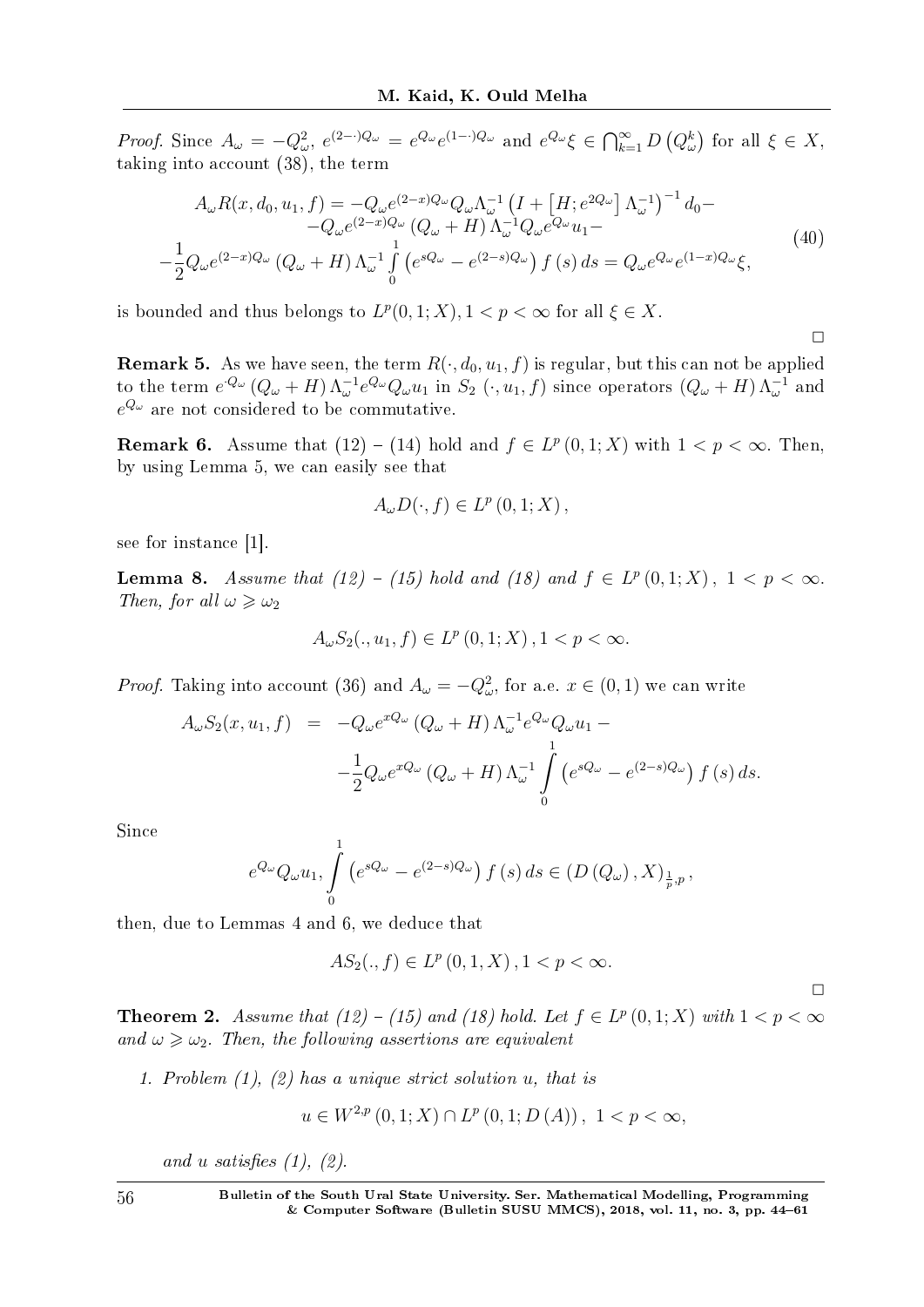2.  $\Pi_{\omega}^{-1}d_0, u_1 \in (D(A), X)_{\frac{1}{2p}, p}$  where

$$
\Pi_{\omega} = Q_{\omega} - H + (Q_{\omega} + H) e^{2Q_{\omega}}.
$$

*Proof.* a) Let us begin with a uniqueness result. Let  $u, \tilde{u}$  be strict solutions of (1), (2), then  $v = u - \tilde{u}$  is a strict solution of

$$
\begin{cases}\nv''(x) + A_{\omega}v(x) = 0, & \text{a.e. } x \in (0, 1), \\
v'(0) - Hv(0) = 0, & v(1) = 0.\n\end{cases}
$$

Then  $v \in C^1([0,1];X)$  and there exist  $y_0, z_1 \in D(Q_\omega)$  such that, for any  $x \in [0,1]$ 

$$
v(x) = e^{xQ_{\omega}}y_0 + e^{(1-x)Q_{\omega}}z_1,
$$

see Section 3, in [1]. Moreover, for any  $x \in [0, 1]$ 

$$
v'(x) = Q_{\omega}e^{xQ_{\omega}}y_0 - Q_{\omega}e^{(1-x)Q_{\omega}}z_1.
$$

Note that  $v(0) = y_0 + e^{Q_\omega} z_1 \in D(Q_\omega) \cap D(H)$  and using the boundary conditions (2), we get

$$
\begin{cases}\nv'(0) - Hv(0) = (Q_{\omega}y_0 - Q_{\omega}e^{Q_{\omega}}z_1) - H(y_0 + e^{Q_{\omega}}z_1) = 0, \\
v(1) = e^{Q_{\omega}}y_0 + z_1 = 0.\n\end{cases}
$$

From  $z_1 = -e^{Q_\omega} y_0$  we deduce

$$
0 = (Q_{\omega}y_0 + Q_{\omega}e^{2Q_{\omega}}y_0) - H(y_0 - e^{2Q_{\omega}}y_0) =
$$
  
=  $[Q_{\omega}(I + e^{2Q_{\omega}}) - H(I - e^{2Q_{\omega}})]y_0 = \Pi_{\omega}y_0,$ 

and due to Remark 3, for all  $\omega \geq \omega_2$  we get  $y_0 = 0$  and then  $z_1 = 0$ . So,  $v = 0$  and thus  $u = \tilde{u}.$ 

b) Consider *u* given by (39). Let us show that  $A_{\omega}u \in L^p(0,1;X)$  with  $1 < p <$ *∞*. In fact, due to Lemmas 7 and 8 and from Remark (6), it is enough to prove that *A*<sup>*w*</sup><sub>*S*</sub><sup>1</sup>(*., d*<sup>0</sup>*, u*<sub>1</sub>) ∈ *L*<sup>*p*</sup> (0*,* 1; *X*). From (35) for almost every *x* ∈ (0*,* 1) one has

$$
A_{\omega} S_1(x, d_0, u_1) = -Q_{\omega}^2 e^{xQ_{\omega}} \Pi_{\omega}^{-1} d_0 - Q_{\omega}^2 e^{(1-x)Q_{\omega}} u_1.
$$

From (17), we have  $u_1 \in (D(Q^2_\omega), X)_{\frac{1}{2p}, p}$  and thus, due to Lemma 4, statement 2 we get

$$
Q_{\omega}^{2}e^{(1-\cdot)Q_{\omega}}u_{1} \in L^{p}(0,1;X), 1 < p < \infty.
$$

Using again Lemma 4, statement 2, we conclude that

$$
A_{\omega}S_1(\cdot, f) \in L^p(0, 1; X)
$$

if and only if

$$
Q^2_{\omega}e^{xQ_{\omega}}\Pi_{\omega}^{-1}d_0 \in L^p(0,1;X),
$$

and thus

$$
\Pi_{\omega}^{-1}d_0 \in (D(Q_{\omega}^2), X)_{\frac{1}{2p}, p} = (D(A), X)_{\frac{1}{2p}, p}.
$$

Вестник ЮУрГУ. Серия «Математическое моделирование и программирование≫ (Вестник ЮУрГУ ММП). 2018. T. 11, № 3. C. 44–61

 $\Box$ 57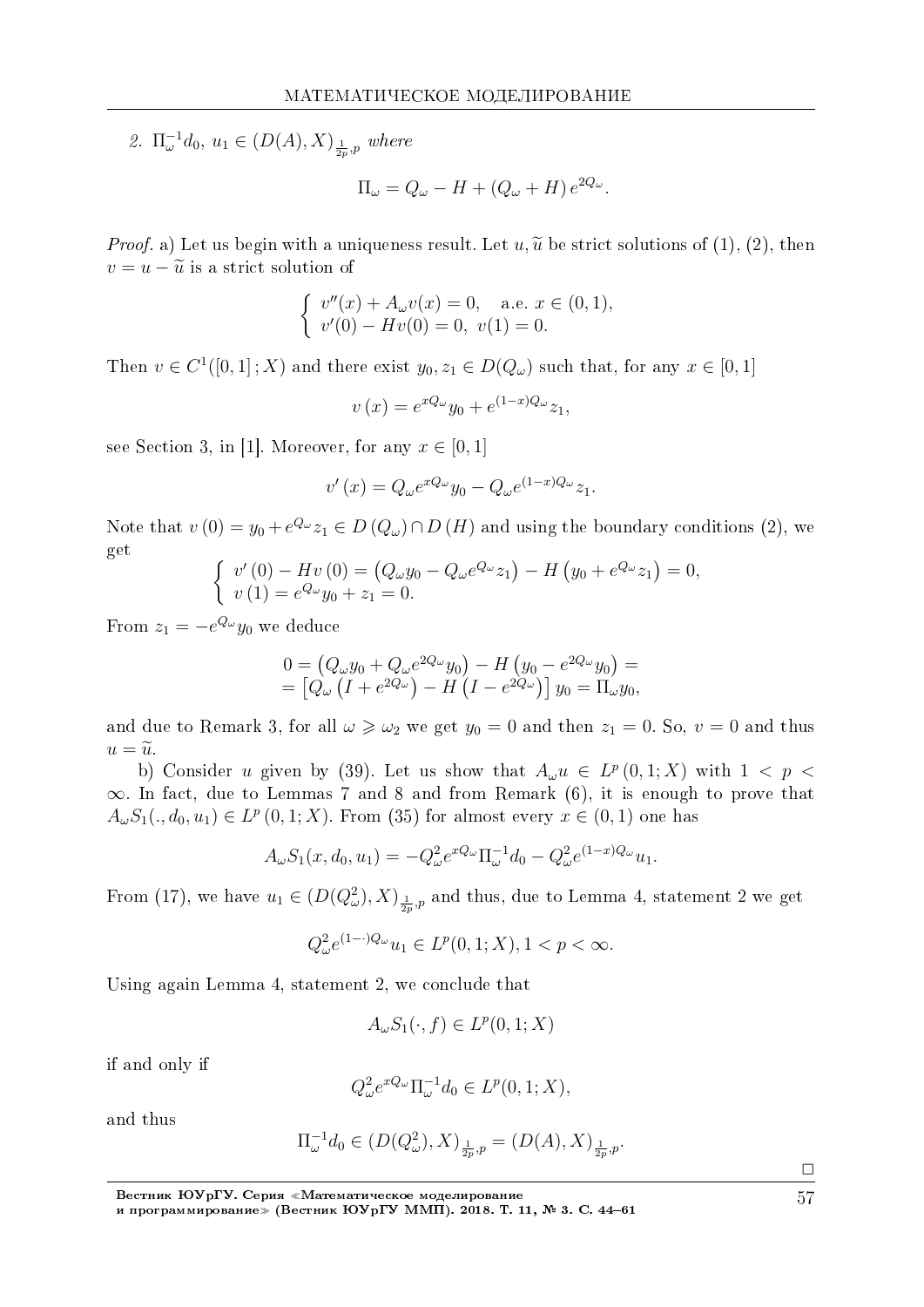# 5. Applications

In this section we give some applications for our abstract results.

**Example 1.** Let  $X = L^2([0,1])$ . Consider operators  $Q_\omega$  and *H* in *X*, defined by

$$
\begin{cases}\nD(Q_{\omega}) = D(H) = \{ \varphi \in H^{2}(]0, 1[) : \varphi(0) = \varphi(1) = 0 \}, \\
(Q_{\omega}\varphi)(y) = \varphi''(y) + a(y)\varphi'(y) - \sqrt{\omega}\varphi(y), \ y \in (0, 1), \\
(H\varphi)(y) = -\varphi''(y), \ y \in (0, 1).\n\end{cases}
$$

Suppose that  $a \in C^2([0,1])$  with  $a(0) = a(1) = 0$  and  $\omega > 0$  (large enough).

1. It is not difficult to prove that  $Q_{\omega}$ ,  $Q_{\omega} - H$  and *H* are boundedly invertible. Therefore

$$
\begin{cases}\nD(Q_{\omega} - H) = \{ \varphi \in H^{2}(]0, 1[) : \varphi(0) = \varphi(1) = 0 \}, \\
(Q_{\omega} - H)\varphi(y) = 2\varphi''(y) + a(y)\varphi'(y) - \sqrt{\omega}\varphi(y), \quad y \in (0, 1)\n\end{cases}
$$

(see for instance Cheggag et al. in [3]).

2. By using A. Lunardi [5, Theorem 3.1.3, p. 73], we obtain that the operator  $Q_{\omega}$  = *−* (*−A*<sup>ω</sup>)<sup>1/2</sup> is well defined and generates an analytic semigroup. We also have

$$
D(A_{\omega}) = D(Q_{\omega}^{2}) = \{ \varphi \in H^{4}(]0,1[) : \varphi''(0) = \varphi''(1) = \varphi(0) = \varphi(1) = 0 \},
$$

and

$$
A_{\omega}\varphi(y) = -Q_{\omega}^{2}\varphi(y) = -\varphi^{(4)}(y) - 2a(y)\varphi^{(3)}(y) - (a^{2}(y) + 2a'(y) - 2\sqrt{\omega})\varphi''(y) -
$$
  
 
$$
- [a''(y) + a(y)(a'(y) - 2\sqrt{\omega})]\varphi'(y) - \omega\varphi(y).
$$

On the other hand, there exist conxtants  $\delta$ ,  $C > 0$  such that for  $z \in S_{\delta}$  =  ${z \in \mathbb{C} \setminus \{0\} : |\arg z| \leq \pi/2 + \delta}$  we have

$$
\left\| (A_{\omega} - zI)^{-1} \right\|_{L^2([0,1])} \le \frac{C}{|\sqrt{\omega} + z|}.
$$

3. We obtain, for a.e.  $y \in (0, 1)$ 

$$
(H^{-1}\psi)(y) = (1 - y) \int_{0}^{y} s\psi(s)ds + y \int_{y}^{1} (1 - s)\psi(s)ds,
$$

so that

$$
(Q_{\omega}H^{-1}\psi)(y) = Q_{\omega}(H^{-1}\psi)(y) =
$$
  
=  $(H^{-1}\psi)''(y) + a(y) (H^{-1}\psi)'(y) - \sqrt{\omega} (H^{-1}\psi)(y),$ 

then we get

$$
(Q_{\omega}H^{-1}\psi)(y) = -\psi(y) - a(y)\int_{0}^{y} s\psi(s)ds + a(y)\int_{y}^{1} (1-s)\psi(s)ds - \sqrt{\omega}\int_{0}^{y} (1-y)s\psi(s)ds + \int_{y}^{1} y(1-s)\psi(s)ds\Big).
$$

58 Bulletin of the South Ural State University. Ser. Mathematical Modelling, Programming & Computer Software (Bulletin SUSU MMCS), 2018, vol. 11, no. 3, pp. 44-61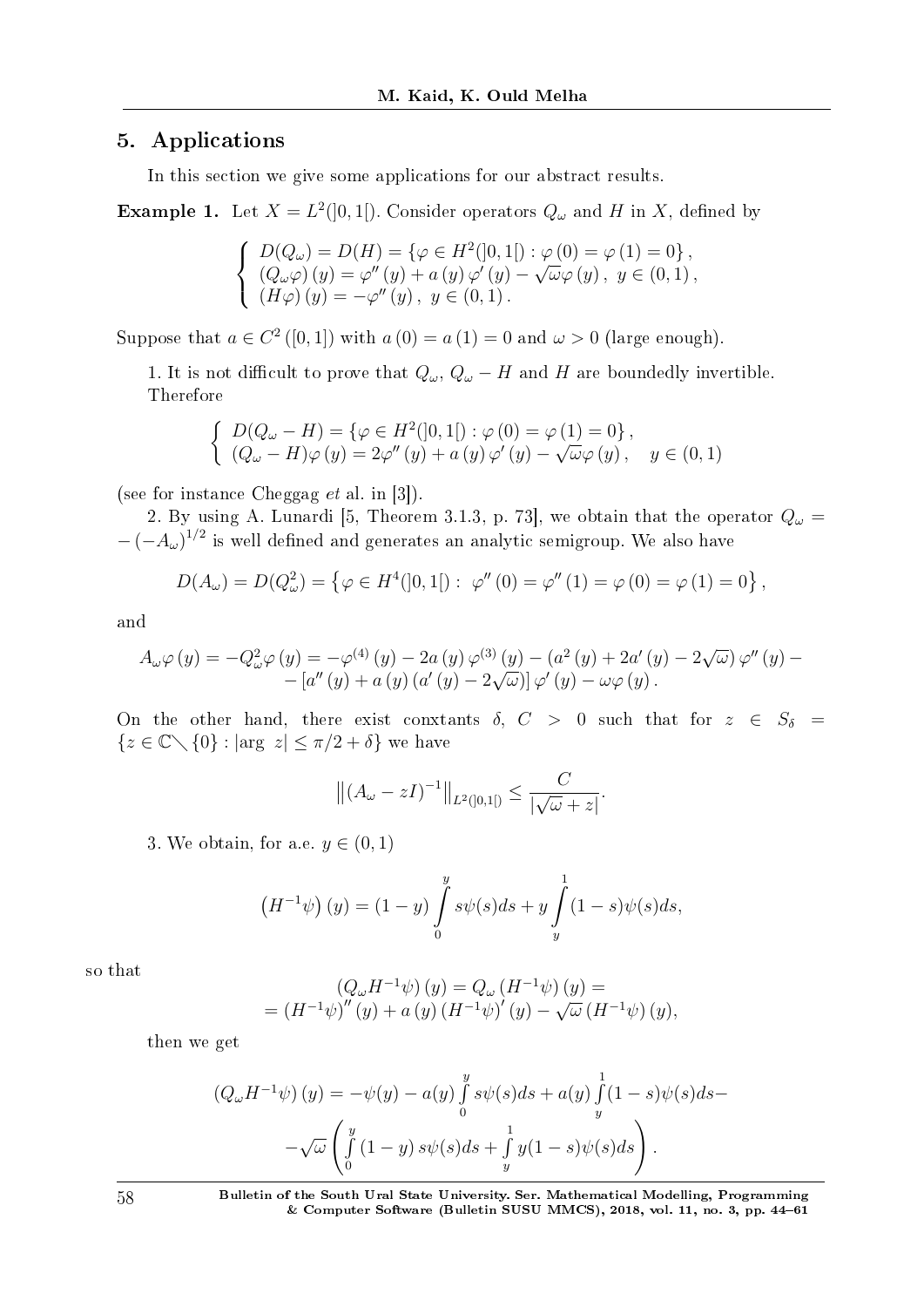Indeed, we have

$$
(H^{-1}Q_{\omega}\psi)(y) = H^{-1}(Q_{\omega}\psi)(y) =
$$
  
\n
$$
= (1 - y) \int_{0}^{y} s (Q_{\omega}\psi)(s)ds + y \int_{y}^{1} (1 - s) (Q_{\omega}\psi)(s)ds =
$$
  
\n
$$
= (1 - y) \int_{0}^{y} s\psi''(s) ds + \int_{0}^{y} a (s) \psi'(s) ds - \sqrt{\omega} \int_{0}^{y} \psi(s) ds +
$$
  
\n
$$
+ y \int_{y}^{1} (1 - s)\psi''(s) ds + \int_{y}^{1} a (s) \psi'(s) ds - \sqrt{\omega} \int_{y}^{1} \psi(s) ds =
$$
  
\n
$$
= -\psi(y) + (1 - y) \int_{0}^{y} s a (s) \psi'(s) ds + y \int_{y}^{1} (1 - s) a (s) \psi'(s) ds -
$$
  
\n
$$
- \sqrt{\omega} \left( (1 - y) \int_{0}^{y} s \psi(s) ds + y \int_{y}^{1} (1 - s) \psi(s) ds \right),
$$

and deduce that

$$
\forall \psi \in D(Q_{\omega}), \ Q_{\omega} H^{-1} \psi \neq H^{-1} Q_{\omega} \psi.
$$

Therefore, all our assumptions are satisfied. We have the following:

**Proposition 1.** Let  $p \in ]1, \infty[, f \in L^p(0, 1; L^2([0, 1]))$  and

$$
\Pi_{\omega}^{-1}d_0, u_1 \in (H^4(]0,1[),L^2(]0,1[))_{\frac{1}{2p},p},
$$

where

$$
\Pi_{\omega} = Q_{\omega} - H + (Q_{\omega} + H) e^{2Q_{\omega}}.
$$

Then, there exists  $\omega^* > 0$  such that for all  $\omega \geq \omega^*$  the problem

$$
\begin{cases}\n\frac{\partial^2 u}{\partial x^2}(x, y) - \frac{\partial^4 u}{\partial y^4}(x, y) - 2a(y)\frac{\partial^3 u}{\partial y^3}(x, y) - (a^2(y) + 2a'(y) - 2\sqrt{\omega})\frac{\partial^2 u}{\partial y^2}(x, y) - \\
-\left[a''(y) + a(y)(a'(y) - 2\sqrt{\omega})\right]\frac{\partial u}{\partial y}(x, y) - \omega u(x, y) = f(x, y), \quad x, y \in (0, 1), \\
\frac{\partial u}{\partial x}(0, y) + \frac{\partial^2 u}{\partial y^2}(0, y) = d_0(y), \quad y \in (0, 1), \\
u(1, y) = u_1(y), \quad y \in (0, 1), \\
u(x, 0) = u(x, 1) = 0, \\
\frac{\partial^2 u}{\partial y^2}(x, 0) = \frac{\partial^2 u}{\partial y^2}(x, 1) = 0,\n\end{cases}
$$
\n(41)

has a classical solution *u*, that is

$$
u \in W^{2,p}\left(0,1;L^2([0,1[)\right) \cap L^p\left(0,1;H^4([0,1[)\right), 1 < p < \infty,
$$

and  $u$  satisfies  $(41)$ .

Вестник ЮУрГУ. Серия «Математическое моделирование **и программирование**» (Вестник ЮУрГУ ММП). 2018. Т. 11, № 3. С. 44-61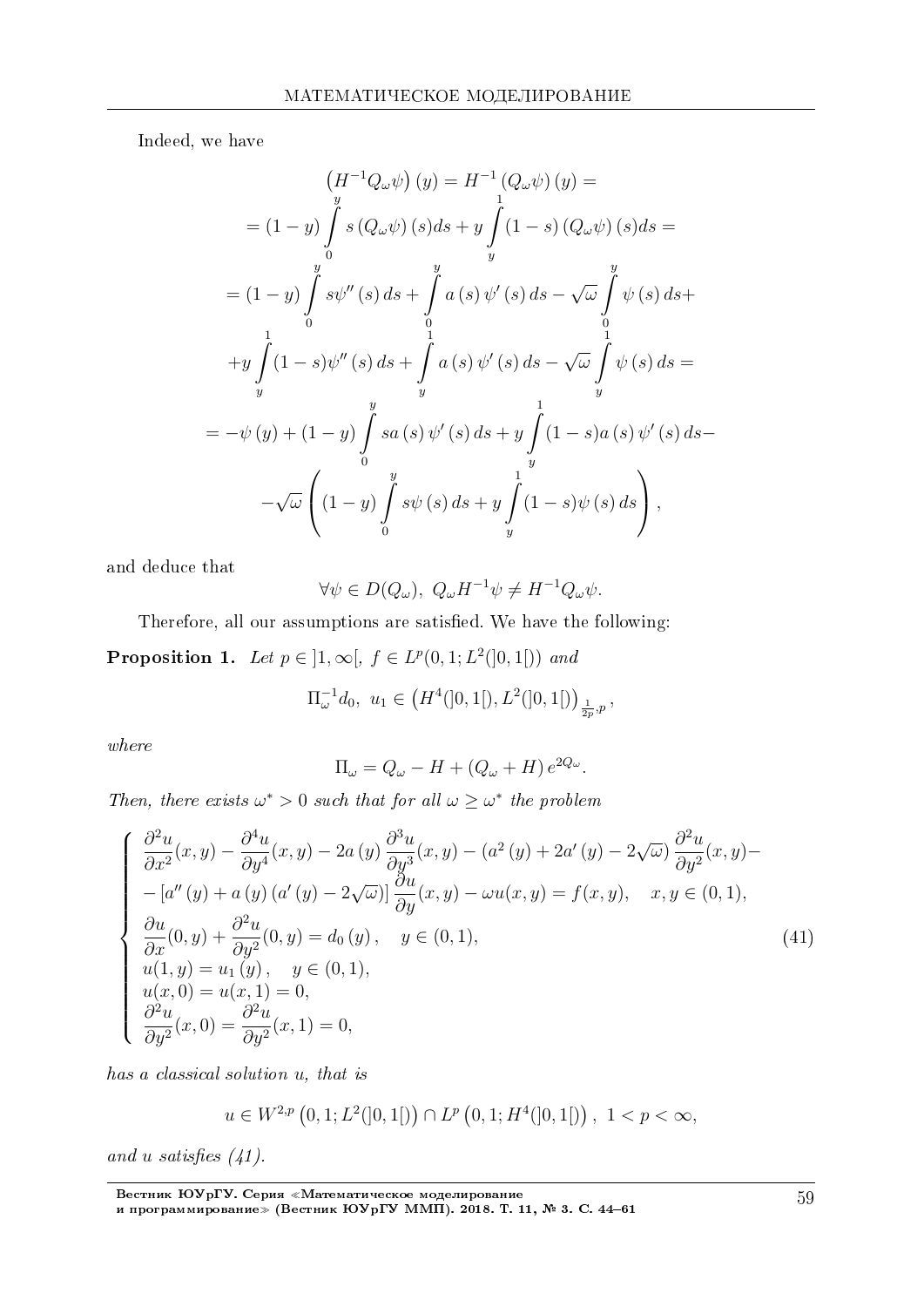# References

- 1. Cheggag M., Favini A., Labbas R., Maingot S., Medeghri A. Sturm–Liouville Problems for an Abstract Differential Equation of Elliptic Type in UMD Spaces. Differential and Integral  $Equations, 2008, vol. 21, no. 9-10, pp. 981-1000.$
- 2. Cheggag M., Favini A., Labbas R., Maingot S., Medeghri A. Abstract Differential Equations of Elliptic Type with General Robin Boundary Conditions in Holder Spaces. Applicable Analysis: an International Journal, 2012, vol. 91, no. 8, pp. 1453-1475.
- 3. Cheggag M., Favini A., Labbas R., Maingot S., Ould Melha K. New Results on Complete Elliptic Equations with Robin Boundary Coefficient-Operator Conditions in Non Commutative Case. Bulletin of the South Ural State University. Series: Mathematical  $Modelling$ , Programming and Computer Software, 2017, vol. 10, no. 1, pp. 70–96. DOI: 10.14529/mmp170105
- 4. Dore G., Yakubov S. Semigroup Estimates and Noncoercive Boundady Value Problems.  $Semigroups \; Forum, 2000, no. 60, pp. 93-121.$
- 5. Lunardi A. Analytic Semigroups and Optimal Regularity in Parabolic Problems. Basel, Birkhaüser, 1995.
- 6. Grisvard P. Spazi di tracce ed applicazioni. Rendiconti di Matematica. Serie VI, 1972, vol. 5, pp.  $657-729$ . (in Italian)
- 7. Cheggag M., Favini A., Labbas R., Maingot S., Medeghri A. Elliptic Problems with Robin Boundary Coefficient-Operator Conditions in General  $L_p$  Sobolev Spaces and Applications. Bulletin of the South Ural State University. Series: Mathematical Modelling, Programming and Computer Software, 2015, vol. 8, no. 3, pp. 56-77. DOI: 10.14529/mmp150304
- 8. Pruss J., Sohr H. On Operators with Bounded Imaginary Powers in Banach Spaces.  $Mathematics the zetschrift, 1990, vol. 203, no. 3, pp. 429-452.$
- 9. Grisvard P. Commutativité de deux foncteurs d'interpolation et applications. Journal de mathématiques pures et appliquées,  $1966$ , no. 45, pp. 143-290.
- 10. Triebel H. Interpolation Theory, Functions Spaces, Differential Operators. Amsterdam, N.Y., Oxford, North-Holland, 1978.
- 11. Favini A., Labbas R., Maingot S., Tanabe H., Yagi A. A Simplied Approach in the Study of Elliptic Differential Equation in UMD Space and New Applications. Funkcialaj ekvacioj, 2008, vol. 51, no. 2, pp. 165-187.
- 12. Dore G., Venni A. On the Closedness of the Sum of Tow Closed Operators. Mathematische zeitschrift, 1987, vol. 196, no. 2, pp. 189-201. DOI: 10.1007/BF01163654
- 13. Favini A., Labbas R., Maingot S., Tanabe H., Yagi A. Complete Abstract Differential Equation of Elliptic Type in U.M.D Spaces. Funkcialaj ekvacioj, 2006, vol. 49, no. 2, pp. 193-214.

Received June 3, 2018